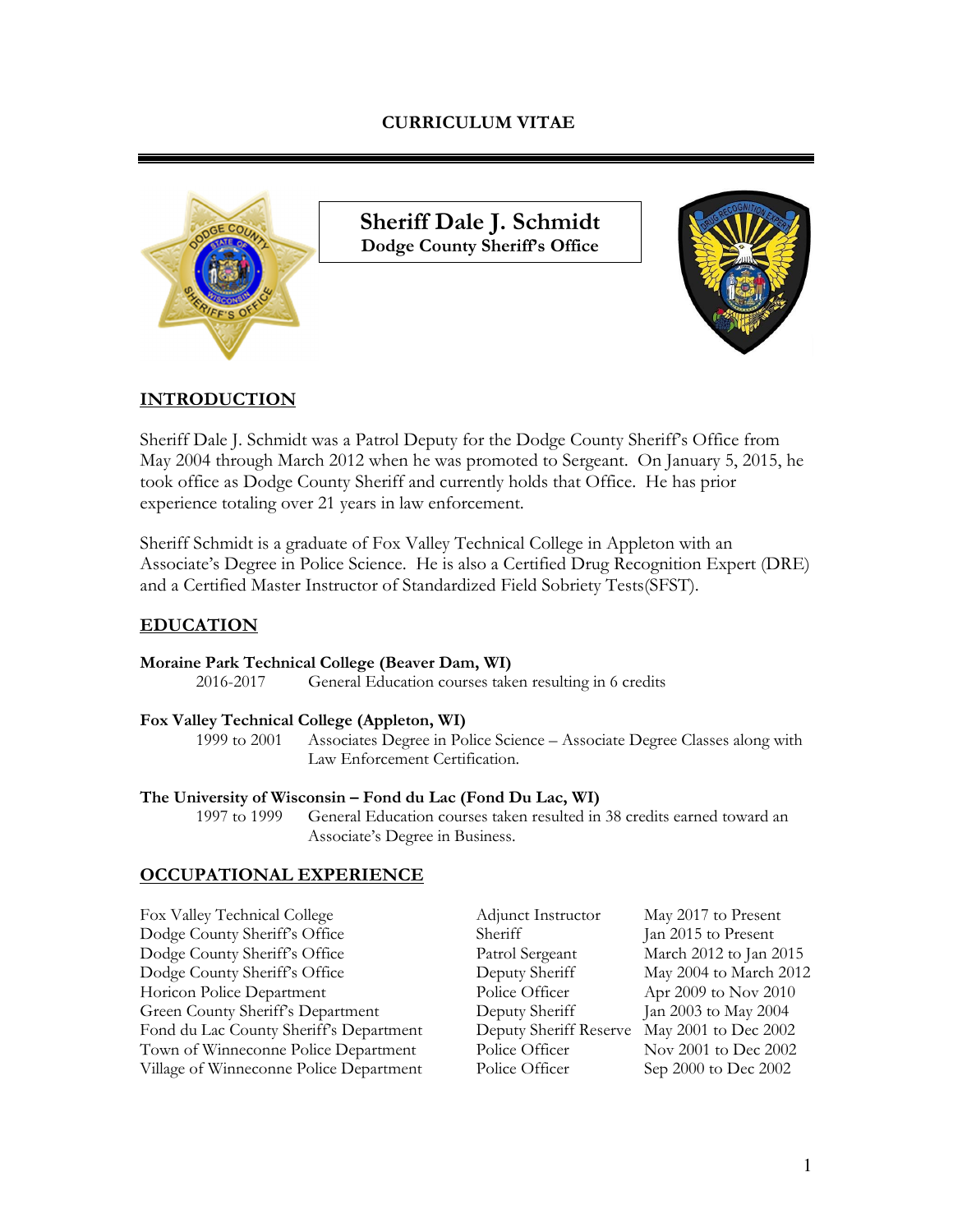# **LAW ENFORCEMENT CERTIFICATIONS**

Law Enforcement Officer - September 5, 2001 – Present OMVWI/SFST Instructor – October 18, 2011 – Present OMVWI/SFST Master Instructor Trainer – May 6, 2021 - Present Drug Recognition Expert – September 4, 2010 - Present Preliminary Breath Test Calibrator – April 2008 – Present ECIR II (Intoximeter) Operator – March 2008 – Present Preliminary Breath Test Operator – January 2004 – Present Radar/Laser Certification – May 2003- Present CPR/AED Certification – December 2000 - Present

#### **SPECIALIZED DRUG AND ALCOHOL IMPAIRMENT TRAINING**

*(Not an all-inclusive list as some records were not retained or are inaccessible)* 

Dodge County Sheriff's Department – Juneau, WI (2 hours) **Intoximeter EC/IR Operator Certification** 

**March 23, 2022 - Topics covered:** Certified in the operation and understanding of the breath analyzing operations.

Milwaukee Police Training Academy, Milwaukee, WI (8 hours)

**DRE Recertification Training** 

**May 25, 2021 - Topics Covered**: Updates on DRE procedures. Review of DRE knowledge and update on new developments

Fox Valley Technical College – Appleton WI (16 Hours) **Standardized Field Sobriety Test Master Instructor Training** 

**May 5-6, 2021 – Topics Covered:** Taught under the direction of a Master Instructor the SFST Instructor Course and satisfactorily met all Performance Assessment Tasks to become a Master Instructor.

Online Training (4 hours)

**SFST Instructor Update** 

*January 2021 - Topics Covered:* Updates on the current 720-hour academy specific to the courses I am certified to instruct.

Dodge County Sheriff's Department – Juneau, WI (2 hours) **Intoximeter EC/IR Operator Certification** 

**September 28, 2020 - Topics covered:** Certified in the operation and understanding of the breath analyzing operations.

Milwaukee Police Training Academy, Milwaukee, WI (8 hours)

**DRE Recertification Training** 

**June 15, 2020 - Topics Covered:** Updates on DRE procedures. Review of DRE knowledge and update on new developments.

Online Training (1 Hour)

**SIRCHIE Education and Training** 

**May 2019 – Topics Covered:** Certification in the use of NARK II Progressive System of Drug Identification

Madison Police Academy, Madison, WI (8 hours)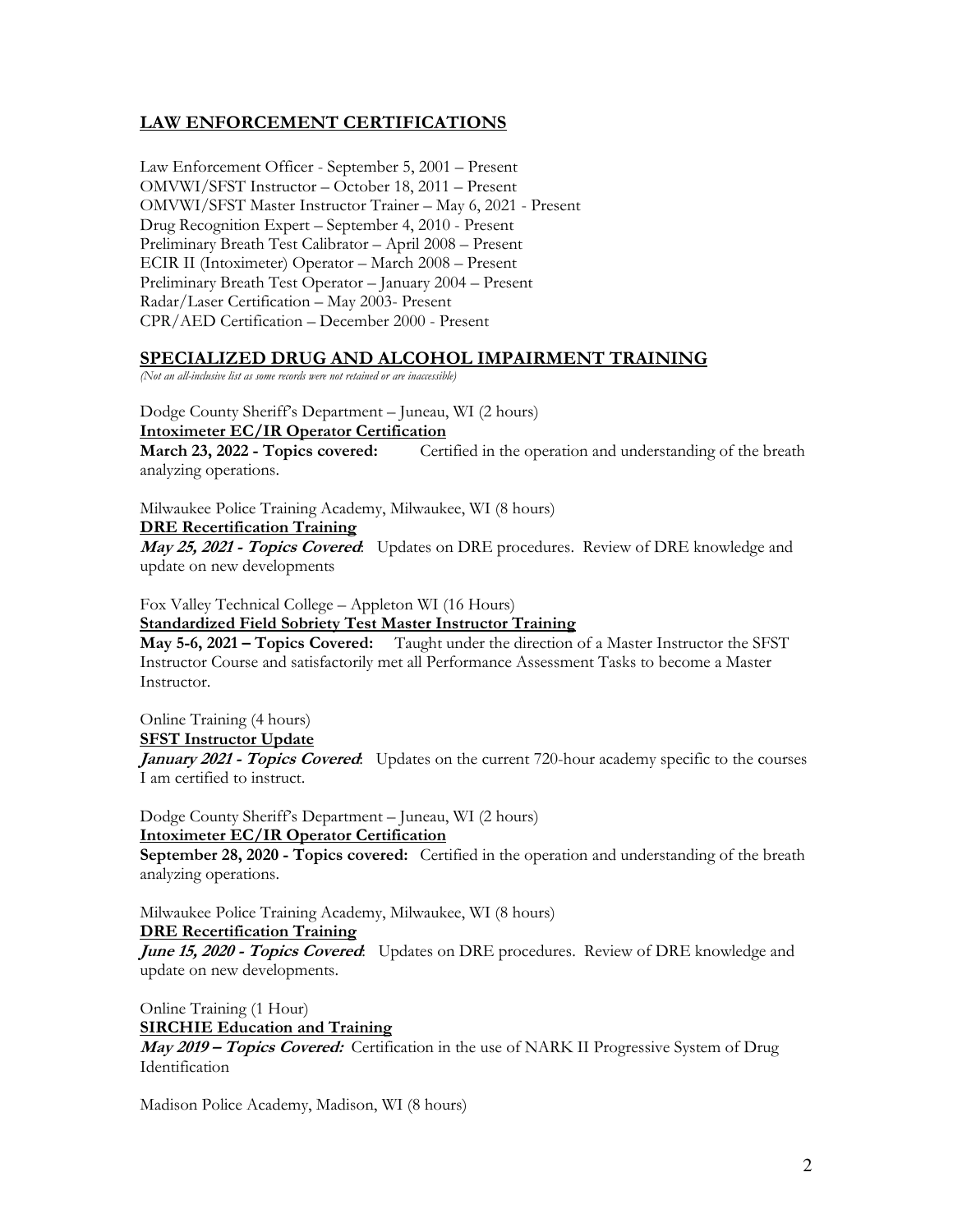#### **DRE Recertification Training**

**April 22, 2019 - Topics Covered**: Updates on DRE procedures. Review of DRE knowledge and update on new developments.

Dodge County Sheriff's Office – Juneau, WI (1 hour) **SIRCHIE Education and Training May 2019- Topics covered:** the use of the NARK II Progressive System of Drug Identification

Dodge County Sheriff's Department – Juneau, WI (2 hours) **Intoximeter EC/IR Operator Certification** 

**March 27, 2018 - Topics covered:** Certified in the operation and understanding of the breath analyzing operations.

North Central Technical College, Wausau WI (8 hours)

#### **DRE Recertification Training**

**March 23, 2018 - Topics Covered**: Updates on DRE procedures. Review of DRE knowledge and update on new developments.

Madison Police Training Academy, Madison WI (8 hours)

#### **SFST Instructor Update**

June 2017 - Topics Covered: Updates on the current 720-hour academy and Legal Updates by Assistant Attorney General Annie Jay and others.

Madison Police Training Academy, Madison WI (8 hours)

#### **DRE Recertification Training**

**May 18, 2017 - Topics Covered**: Updates on DRE procedures. Review of DRE knowledge and update on new developments.

Milwaukee Training Academy, Milwaukee WI (8 hours) **DRE Recertification Training** 

**September 9, 2016 - Topics Covered**: Updates on DRE procedures. Review of DRE knowledge and update on new developments. Presentation from Pharmacist related to various drugs and effects on the body.

Dodge County Sheriff's Department – Juneau, WI (2 hours) **Intoximeter EC/IR Operator Certification** 

**March 21, 2016 - Topics covered:** Certified in the operation and understanding of the breath analyzing operations.

Madison Police Academy, Madison WI (8 hours)

#### **DRE Recertification Training**

**July 13, 2015 - Topics Covered**: Updates on DRE procedures. Review of DRE knowledge and update on new developments.

Waukesha Area Technical College, Waukesha WI (8 hours)

#### **SFST Instructor Update**

**March 2015 - Topics Covered**: Updates on the current 720-hour academy, Ignition Interlock Devices, and a Legal update by Assistant Attorney General Dave Perlman

Milwaukee Training Academy, Milwaukee WI (8 hours) **DRE Recertification Training**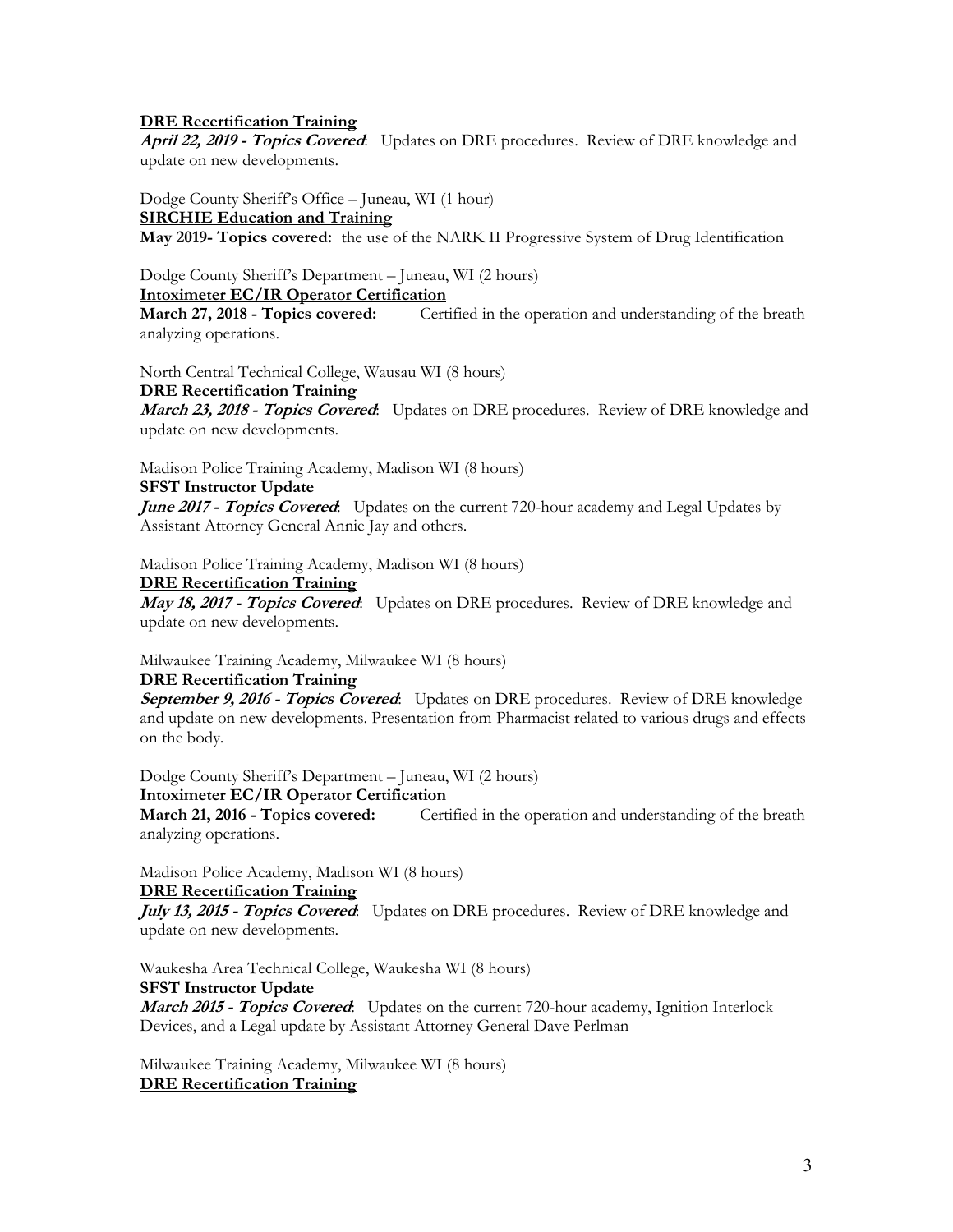**September 19, 2014 - Topics Covered**: Updates on DRE procedures. Review of DRE knowledge and update on new developments.

Dodge County Sheriff's Department – Juneau, WI (2 hours) **Intoximeter EC/IR Operator Certification** 

**March 2014 - Topics covered:** Certified in the operation and understanding of the breath analyzing operations.

Hartford Police Department (8 hours) **Impaired Driving and Fourth Amendment Legal Update** 

**March 13, 2014 - Topics Covered**: Legal Update given by Assistant Attorney General Dave Perlman and Wisconsin Department of Justice Attorney Tara Jenswold on new case law that affects law enforcement.

Paper Valley Hotel, Appleton, WI (12 Hours)

**19th Annual Traffic and Impaired Driving Conference** 

**April 2013 - Topics covered:** Legal updates including case law updates relating to Operating While Impaired, updates on synthetic drugs, and information on the marketing of alcoholic beverages to youth by beverage companies.

Sheraton Hotel Brookfield, WI (8 Hours)

#### **The Ins and Outs of HGN**

**September 2012 - Topics covered:** Training to better familiarize me with HGN and VGN including how they work and how to best defend these tests against possible challenges by defense attorneys.

Fox Valley Technical College (8 Hours)

#### **Seated Field Sobriety Test Transitional Training**

**August 2012 - Topics covered:** Training in Seated Field Sobriety Tests which are intended for use in the investigation of recreational motor vehicle OWI, but can also be utilized in the investigation of OWI on a highway as supplementary tests.

Paper Valley Hotel, Appleton, WI (12 Hours)

#### **18th Annual Traffic and Impaired Driving Conference**

**April 2012 - Topics covered:** Legal updates including case law update relating to Operating While Impaired, boat/ATV/snowmobile operation while impaired, and synthetic marijuana.

Dodge County Sheriff's Department – Juneau, WI (2 hours)

#### **Intoximeter EC/IR Operator Certification**

**March 2012 - Topics covered:** Certified in the operation and understanding of the breath analyzing operations.

Waukesha County Technical College, Waukesha WI (16 Hours)

# **SFST Instructor**

**October 4-5, 2011 - Topics covered:** I was certified on the instruction of Standardized Field Sobriety Tests. This course included instruction, certification on proficiency in conducting Standardized Field Sobriety Tests, and issuance of materials including the SFST Instructor Manuel, course materials, and power points.

Paper Valley Hotel, Appleton, WI (12 Hours) **17th Annual Traffic and Impaired Driving Conference**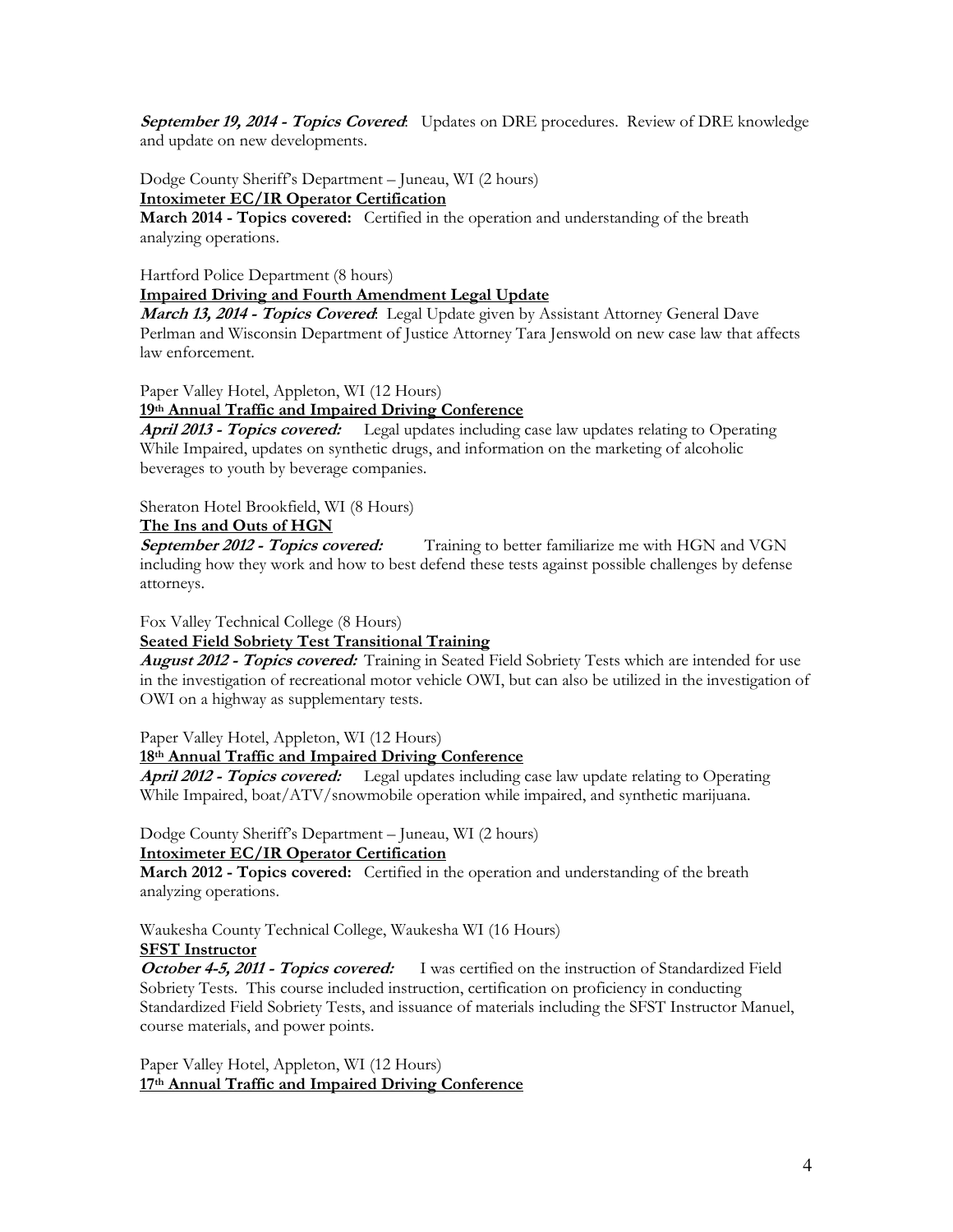**April 2011 - Topics covered:** Legal updates including case law update relating to Operating While Impaired, the negatives of Heroin and how it is used, DMV and DOT rules and regulations, and the impacts of Drug-Impaired Driving on victims of crashes. The conference also included my DRE Graduation Ceremony.

Dodge County Sheriff's Department, Juneau, WI

**Supervisor Computer Based Training for Alco-Sensor FST**<br>**November 2010:** Trained on the setup, use, and calibrat

Trained on the setup, use, and calibration of the Alco-Sensor FST Preliminary Breath Test Instrument. (Certificate Available)

State of Wisconsin – Wisconsin Department of Transportation –Green Bay, WI

#### **Roadside Interviews**

**October 2010 - Topics covered:** Trained on drug, alcohol, and criminal interdiction by recognizing deceptive behavior and deceptive responses to roadside interview questions. (Certificate Available)

State of Wisconsin – Wisconsin State Patrol Academy –Tomah, WI/Minneapolis Police Department 5th Precinct – Minneapolis, MN (132 Hours)

# **Drug Recognition Expert (DRE) Certification**

**August 2010 -Topics covered:** Seven drug categories, major indicators of impairment, clinical signs and symptoms of impairment, assessment techniques, courtroom testimony, and report writing. (Certificate Available)

Randolph Police Department – Randolph, WI (8 hours)

# **Highway Criminal Interdiction**

Basic traffic drug interdiction for patrol officers; legal law update; search and seizure in drug and traffic cases; officer safety, positioning, and vehicle contacts; interviewing techniques.

Dodge County Sheriff's Department – Juneau, WI (2 hours) **Intoximeter EC/IR Operator Certification** 

**March 2010 - Topics covered:** Certified in the operation and understanding of the breath analyzing operations.

Ripon Police Department – Ripon, WI (16 hours)

#### **Operation Rush**

**January 2010 - Topics covered:** Basic traffic drug interdiction for patrol officers; legal law update; search and seizure in drug and traffic cases; officer safety, positioning, and vehicle contacts; interviewing techniques.

Lacrosse Police Department, Lacrosse, WI (8 Hours)

# **Alcohol Compliance Checks**

**June 2009 - Topics covered:** Trained on alcohol abuse and its effects and how to curb overservice of an intoxicated person. Training on how to conduct effective alcohol compliance checks in bars and other establishments that sell alcohol.

Dodge County Sheriff's Department, Juneau, WI (2 Hours)

# **Boating While Intoxicated Course**

**June 2009 - Topics covered:** Trained on investigations of impaired boaters. This training included conducting Standardized Field Sobriety Tests (SFST) on a boat and on the shore and acceptable tests that can be performed on the boat.

Department of Natural Resources, Lake Koshkonong -Jefferson County (8 Hours)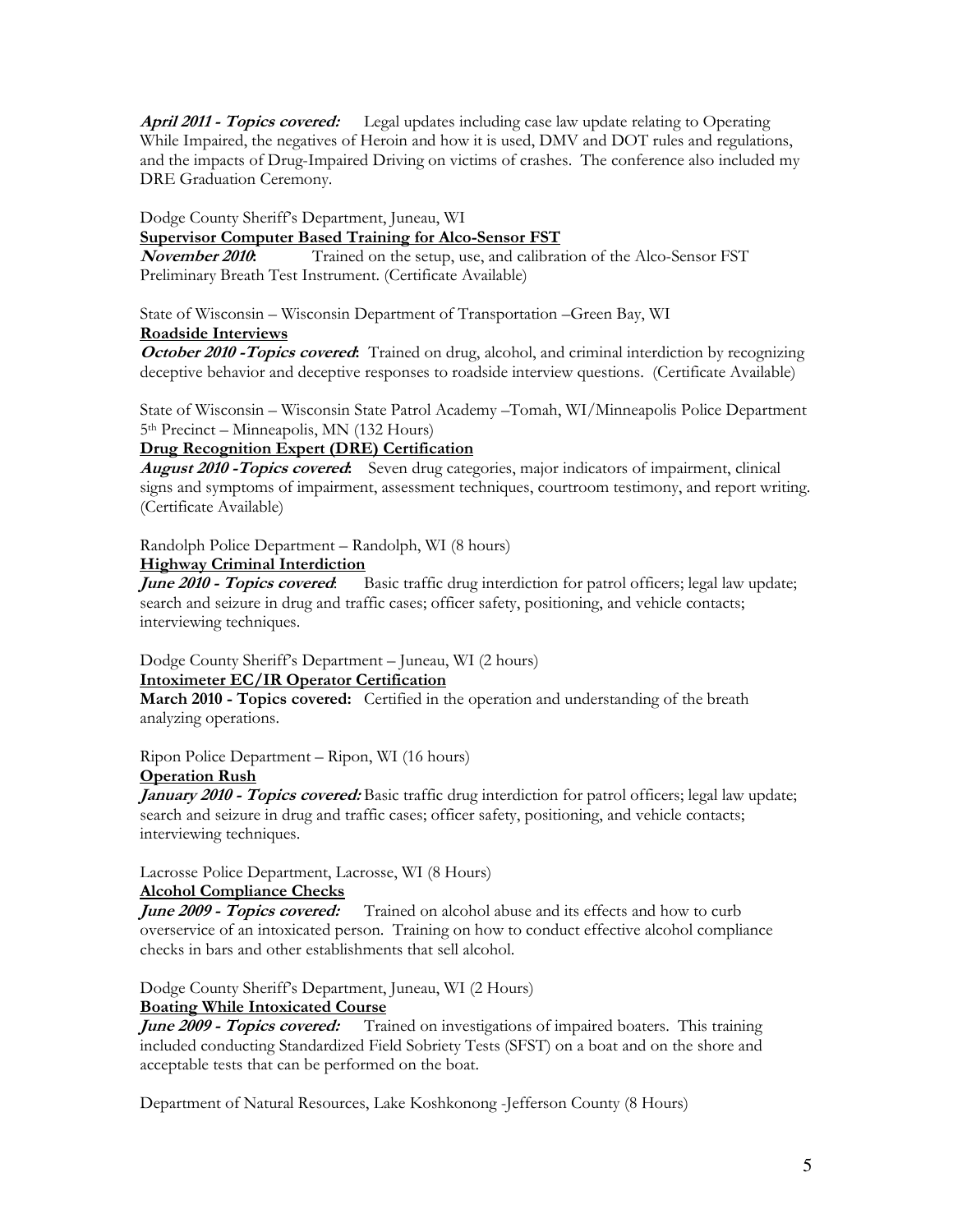#### **Boating While Intoxicated Course**

**June 2009 - Topics covered:** Trained on how to properly stop boat traffic, conduct safety checks, and detect the operation of boats by intoxicated subjects. This training included practical exercises on a boat on Lake Koshkonong.

Dodge County Sheriff's Department – Juneau, WI (8 hours)

#### **SFST Refresher Course**

**March 2009 - Topics covered:** Refresher on OWI enforcement, including legal discussion, and the administration of Standardized Field Sobriety Tests.

Dodge County Sheriff's Department – Juneau, WI (2 hours) **Certified Preliminary Breath Test Calibration Specialist** 

**March 2009 - Topics covered:** Trained in the procedures to calibrate Preliminary Breath Tests.

Fond du Lac Police Department - Fond du Lac, WI (24 hours) **Intoximeter EC/IR Operator Certification** 

**March 2008 - Topics covered:** Certified in the operation and understanding of the breath analyzing operations.

Dodge County Sheriff's Department – Juneau, WI (4 hours)

# **Mobile Video Camera Training**

*June 2007 - Topics covered:* Trained in the operation of the ICOP video recording system. Given training on the proper application during OWI enforcement.

Dodge County Sheriff's Department – Juneau, WI (16 hours)

#### **Basic Narcotics Investigations**

**April 2007 - Topics covered:** Trained in the basic knowledge of drugs, their uses, and their application in society. I was given updates on new drugs and training on criminal interdiction. Milwaukee County Sheriff's Training Facility, Franklin, WI (8 Hours)

#### **Impaired Driving and Legal Update**

**April 2006 - Topics covered:** Assistant Attorney General Dave Perlman gave a legal update on case law and other laws relating to impaired driving.

Paper Valley Hotel, Appleton, WI (12 Hours)

#### **Traffic and Impaired Driving Conference**

**March 2005 - Topics covered:** Legal and law updates including case law update relating to Operating While Impaired prosecution and defense interests, K9 legal issues and demonstration, Wisconsin State Patrol Traffic Crash Reconstruction unit and availability of TCU units at crash scenes, "Driving High" – Stimulants, Toxicology issues, and Blood draws, Legislative update.

Madison, WI (8 hours)

#### **Confronting Ecstasy and Other Club Drugs**

**October 2004 - Topics covered:** Trained on the effects of Ecstasy and other Club Drugs, as well as the long-term effects on the users. We were also trained on the signs and symptoms of those drugs.

Blackhawk Technical College – Janesville, WI (1 hour)

**Preliminary Breath Testing Certification** 

*January 2004 - Topics covered:* Certified in the operation of the Preliminary Breath Testing (PBT) breath operation instrument, the technology, and operation overviews.

Dane County Sheriff's Department Madison, WI (2 hours)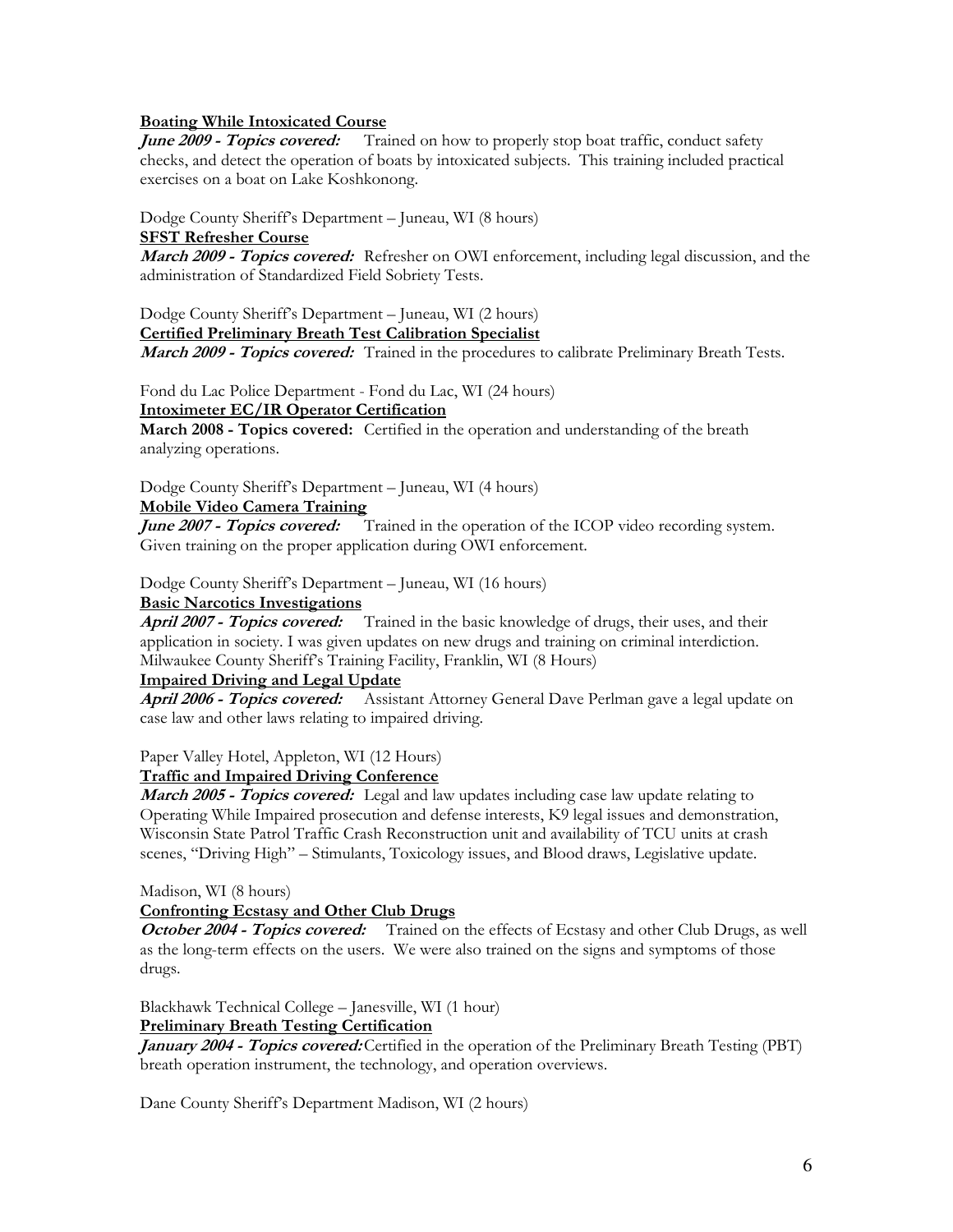# **Outlaw Motorcycle Gangs**

**September 2003 - Topics covered**: Sharing information and knowledge about motorcycle gangs and drug activity among individual gangs. We also shared information on weapons and other officer safety concerns regarding motorcycle gangs.

Fox Valley Technical College – Appleton, WI (24 Hour)

# **Standardized Field Sobriety Testing (SFST)**

**January 2002 - Topics covered:** Practitioner training; Legal environment, phases of DWI Detection, live drinking sessions involving volunteers for training, courtroom testimony, note-taking, proficiency examination, and written exam.

# **OTHER TRAINING CONFERENCES AND CERTIFICATIONS**

*(Not an all-inclusive list as some records were not retained or are inaccessible)* 

# Dodge County Sheriff's Office (3 Hours)

**DAAT (S.P.E.A.R) & Taser Training** 

**February 21, 2022 – Topics Covered:** Update and refresher of Defensive and Arrest Tactic Training implementing the S.P.E.A.R. techniques

Dodge County Sheriff's Office (1.5 Hours)

# **After Action Review – Bank Robbery**

**February 8, 2022 – Topics Covered:** Team after-action review of bank robbery investigation and arrest that occurred in Dodge County to identify weaknesses and strengths in response and how we can improve for future incidents.

Online Training ( 1 hour)

# **VA Benefits – On the Job Training/Apprenticeship Program**

*January 21, 2022 – Topics Covered***:** Training on how to sign up veterans for OJT benefits as part of the Federal GI bill.

Hotel Meade, Wisconsin Rapids ( 12 hours)

### **Badger State Sheriffs Association – Winter Conference**

**December 9-10, 2021 – Topics Covered:** Training on Crypto Currency, the use of Narcan in Jails, and other misc topics related to the operation of a Sheriff's Office.

Online Training (2 Hours)

**Emotional Survival for Law Enforcement** 

**December 2021 – Topics Covered:** Identifying the challenges and pitfalls law enforcement faces regarding emotional challenges in our career field and how to manage those challenges.

Dodge County Sheriff's Office (3 hours)

**Night Shoot Training and Review of Firearms and Rifle** 

**November 8, 2021 – Topics Covered:** Firearms training including grip control, positions of the draw, and shooting in low light scenarios.

CVMIC Wauwatosa (8 Hours)

**Accreditation/Core Manager Training** 

**November 3, 2021 – Topics Covered:** Training on implementing and accreditation program for a law enforcement agency.

Dodge County Sheriff's Office (1 Hour) **MOCIC (Mid States Organized Crime Information Center) Training**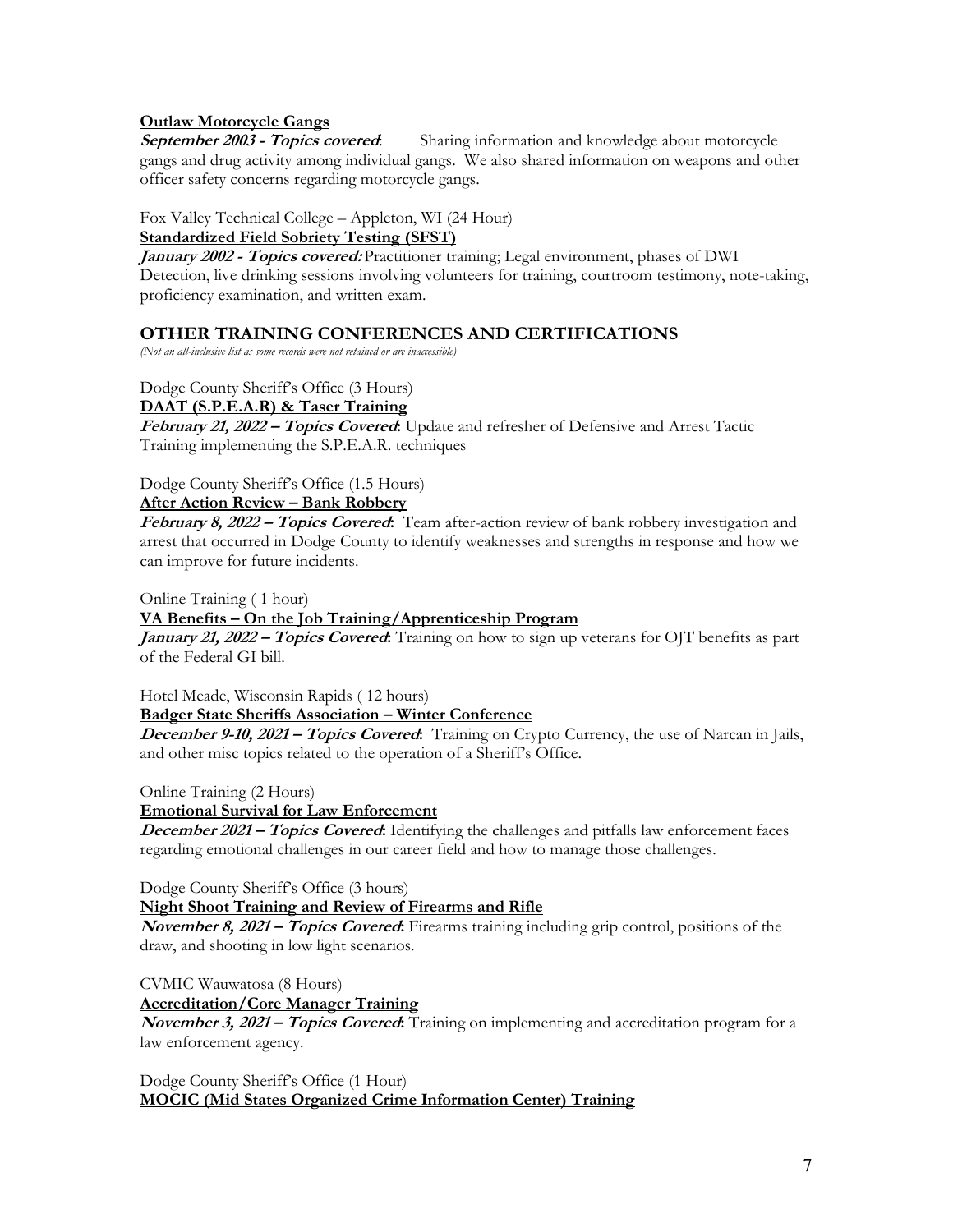**October 14, 2021 – Topics Covered.** Training on investigative resources available to the sheriff's office from MOCIC and how to resolve crimes using those resources.

Dodge County Sheriff's Office (12 Minutes)

**Effective Custodial Searches** 

**September 1, 2021 – Topics Covered:** Refresher video on how to complete proper custodial searches.

Holiday Inn, Wausau ( 24 hours)

**Badger State Sheriffs Association – Search and Rescue Training** 

**December 9-10, 2021 – Topics Covered:** Training in various types of search and rescue including water search and rescue, dive team availability and use throughout the state, and the use of cellular technology (Firtnet) and drones during search operations.

Dodge County Sheriff's Office (2 Hours) **LESB Handgun Qualification Course May 2021 – Topics Covered:** Annual Recertification of Firearms Qualification

Radisson Hotel LaCrosse, WI (24 Hours)

**BSSA – Major Case Management & Officer-Involved Shootings** 

**May 5-8, 2021 – Topics Covered:** Training and lessons learned from major case investigations at law enforcement agencies around Wisconsin including the Jamie Claus Investigation.

Dodge County Sheriff's Office (15 Minutes)

**Mobile Detect Operator Certification Training April 1, 2021 – Topics Covered:** Drug Testing utilizing the Mobile Detect drug testing kits

Online Training (1 Hour)

**First Amendment Training** 

**February 1, 2021 – Topics Covered:** Online training on understanding the first amendment rights of our citizens.

Dodge County Sheriff's Office (4 hours) **CPR, Stop the Bleed, Blood Borne Pathogen, & Narcan Training Spring 2021 – Topics Covered:** Update and recertification training in each of these disciplines.

Dodge County Sheriff's Office (1 Hour)

**Information Gathering and Sharing** 

**January 15, 2021 – Topics Covered:** Training on how to gather, document, and share information legally in a law enforcement setting.

Waukesha County Technical College

**LESB Biennial Vehicle Pursuit Training** 

**March 30, 2021 – Topics Covered:** Biennial training on Emergency Vehicle Operation and Control including classroom legal updates and practical exercise.

Dodge County Sheriff's Office (3 Hours) **2021 Defensive and Arrest Tactics March 10, 2021 – Topics Covered:** Update and refresher of Defensive and Arrest Tactic training.

Walworth County (24 hours) **Badger State Sheriff's Association – Civil Unrest Training**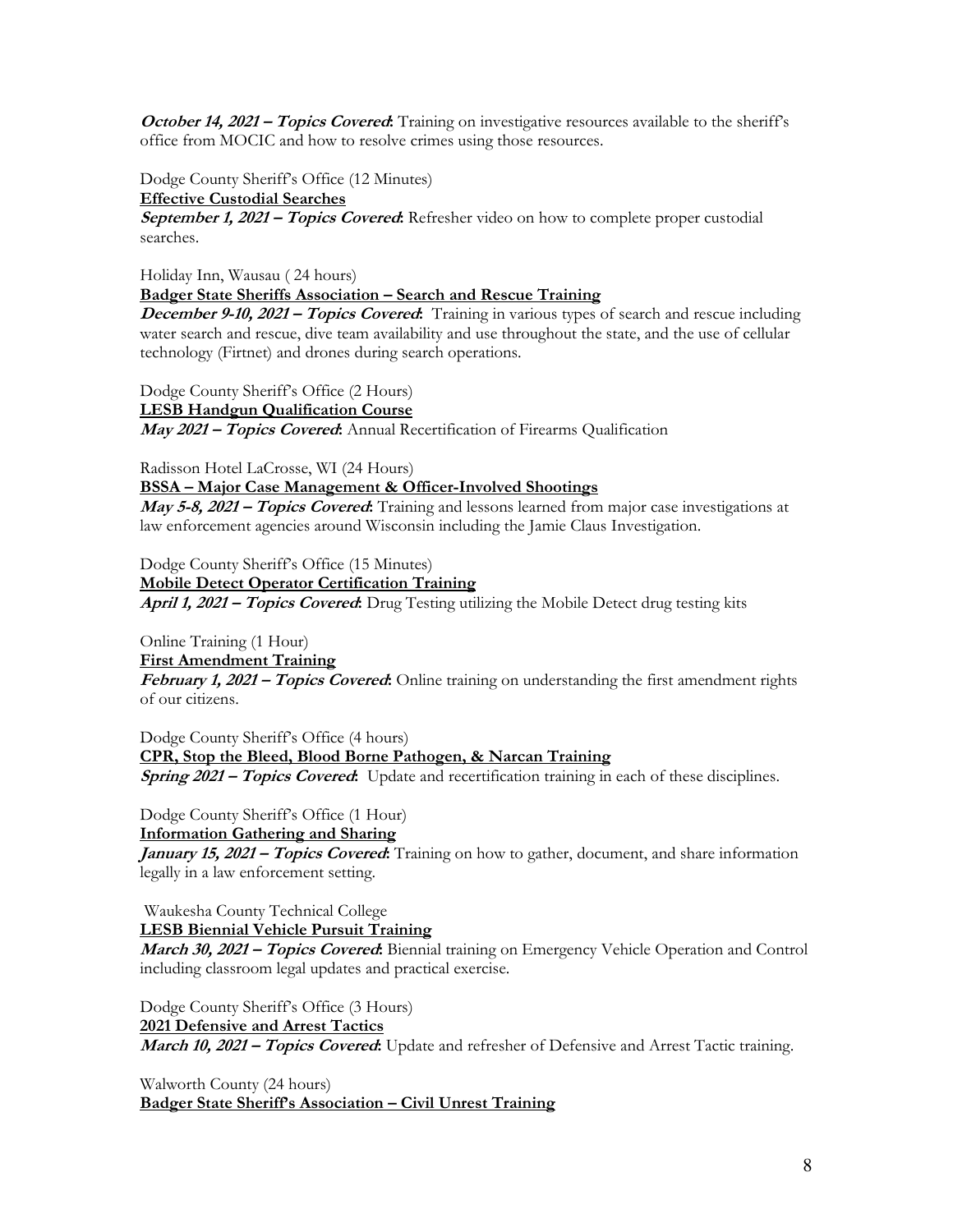**February 24-26, 2021 – Topics Covered:** Managing Civil Unrest effectively along with techniques implemented around the state.

Online Training (2 Hours)

**De-Escalation and Minimizing Use of Force** 

**December 10, 2020 – Topics Covered:** Understanding the use of force and options of how to deescalate when appropriate.

Online Training (2 Hours) **Anti-Bias Training for Law Enforcement December 9, 2020 – Topics Covered:** Understanding, recognizing, and managing bias in law enforcement.

Holiday Inn, Manitowoc (24 Hours)

**Badger State Sheriff's Association Conference – Wellness for the Office of Sheriff December 8-10, 2020 – Topics Covered:** Presentations given on officer wellness by 3 keynote speakers who provided insight into how to best take care of our staff's mental well-being.

Online Training (1 Hour) **Sexual Harassment in the Workplace** 

**October 27, 2020– Topics Covered:** Understanding what Sexual Harassment is and how to remove it from the workplace.

Online Training (2 Hours) **Division of Criminal Investigations: Interviewing Involved Officers and Witnesses October 26, 2020 – Topics Covered:** Interviewing officers, witnesses, and others involved in critical incidents

Online Training (2 Hours) **Division of Criminal Investigations: Video Examination/Digital Evidence Review October 19, 2020 – Topics Covered:** How to process and collect video and digital evidence at a critical incident

Online Training (2 Hours)

**Division of Criminal Investigations: Managing, Processing, and Documentation of the Scene**  October 12, 2020 – Topics Covered: Initial Response, Scene Management, and Investigation of the scene of a major crime or officer-involved shooting.

Online Training (30 Minutes) **2020 Wisconsin Public Records Law October 9, 2020 – Topic Covered:** What is a public record and when must it be released.

Dodge County Sheriff's Office (4 Hours)

**District Attorney Legal Update** 

**September 22, 2020 – Topics Covered:** Update on current case law related to law enforcement matters.

Dodge County Sheriff's Office (3 Hours)

**Incident Command System Tabletop** 

**September 16, 2020 – Topics Covered:** Tabletop exercise on effective use of the incident command system and implementation of the ICS system in the sheriff's office operations.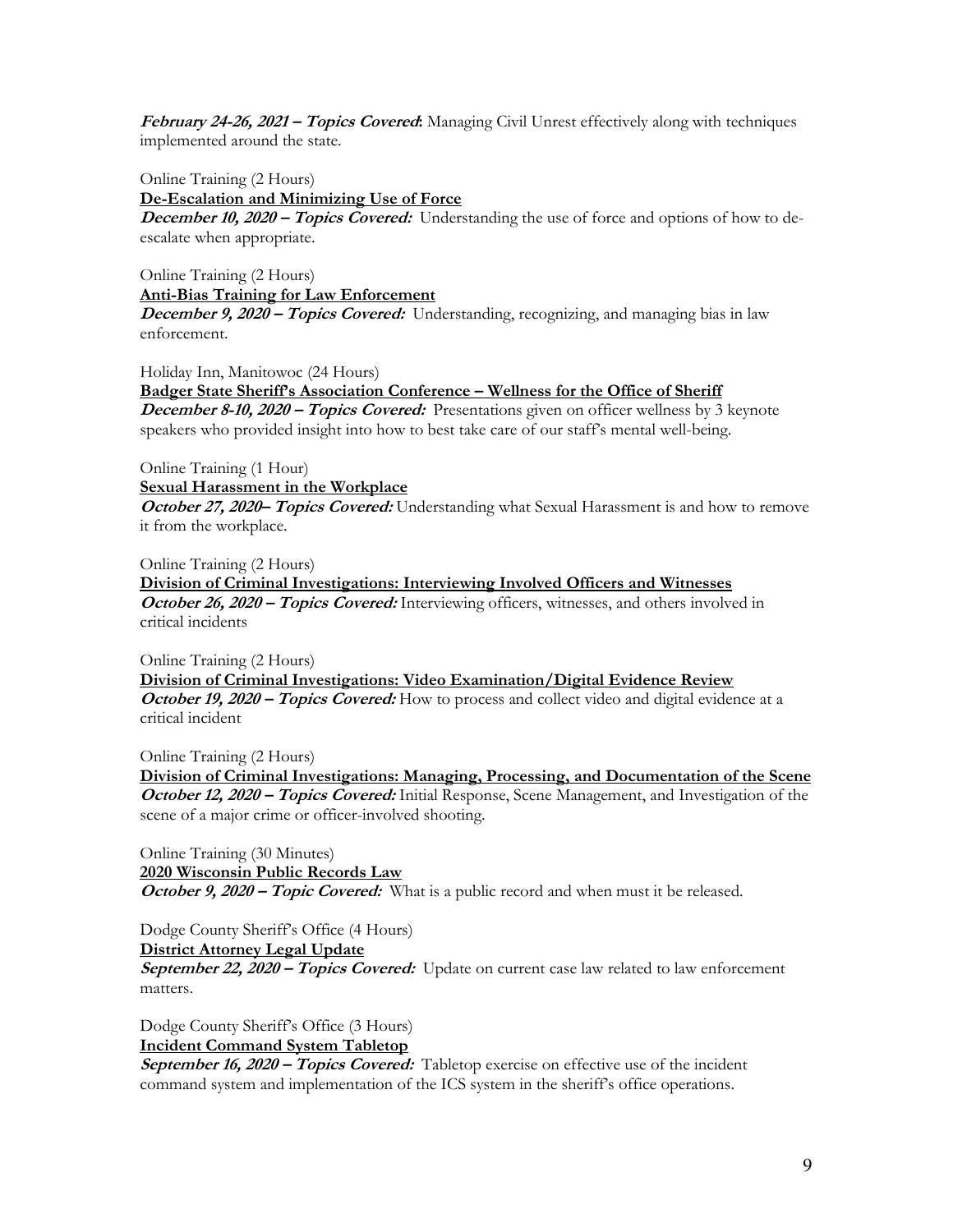Online Training (15 Minutes) **Police One 360 Situational Awareness** 

**July 10, 2020 – Topics Covered:** Understanding, recognizing, and managing dangers facing law enforcement officers acting in their official capacity.

Dodge County Sheriff's Office (2 Hours) **LESB Handgun Qualification Course June 2020 – Topics Covered:** Annual Recertification of Firearms Qualification

Dodge County Sheriff's Office (1 Hour) **Civil Process In-Service May 11, 2020 – Topics Covered:** Civil Process training for proper service of papers as required by the Office of Sheriff

Dodge County Sheriff's Office (4 Hours) **In-Service Training March 3, 2020 – Topics Covered:** Report Writing, Evidence Processing, and Peers Support Training

Governor's Concourse Hotel – Madison, WI (24 Hours) **State and Federal Issues Impacting the Office of the Sheriff** 

**February 25-27, 2020 – Topics Covered:** Badger State Sheriff's Association regarding issues around the country impacting the Office of Sheriff such as Marijuana legalization and the crisis at the southern USA border.

Dodge County Sheriff's Office (4 Hours)

**Defensive and Arrest Tactics and Use of Force Simulator** 

February 3, 2020 - Topics Covered: Update and refresher of Defensive and Arrest Tactic Training and decision-making skills related to potential use of force scenarios.

Dodge County Sheriff's Office, Juneau, WI (8 hours)

**Crash Investigation Training** 

**January 31, 2020 - Topics Covered**: Basic Crash Investigation of all crashes and additional crash training when responding to more serious injury and fatal crashes.

Dodge County Sheriff's Office, Juneau, WI (3 hours)

**Child Abduction Response Team (CART)** 

**January 21, 2020 - Topics Covered**: Basic knowledge and response planning for the CART team of Dodge County.

Chula Vista – Wisconsin Dells (24 Hours)

**Badger State Sheriff's Association Conference – Employee Wellness and Inmate Mental Health Services** 

**December 2-5, 2019 – Topics Covered:** Discussion and presentations on employee wellness and taking care of our inmates while in custody.

Online (1 Hour) **Civil Rights Training Video** 

**November 19, 2019 – Topics Covered:** Training on protecting the constitutional civil rights of our citizens.

Dodge County Sheriff's Office (2 Hours)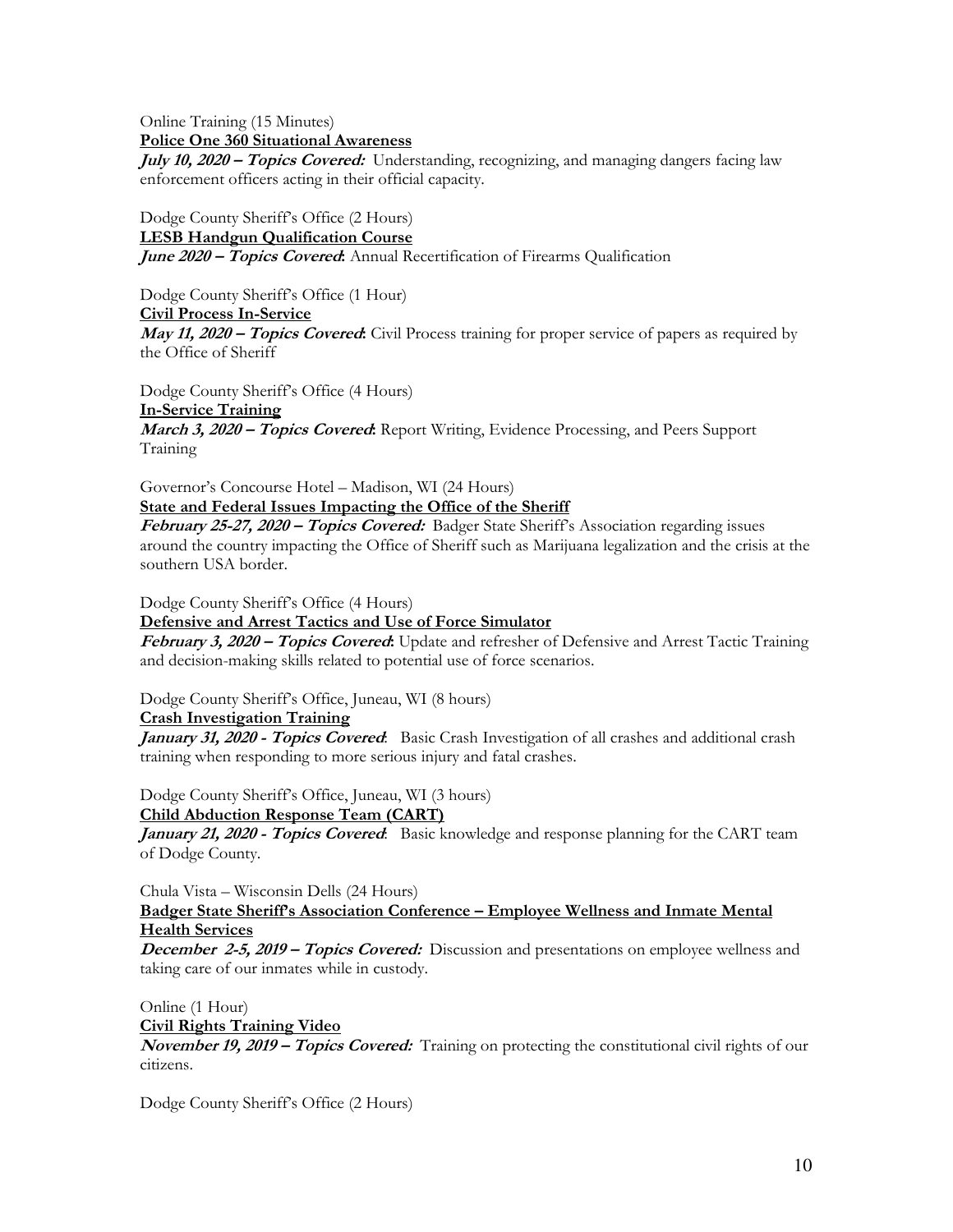#### **Firearms Training September 2019**

Potowatomi Hotel - Milwaukee (24 Hours)

**Badger State Sheriff's Association Conference – Communications Training Conference** 

**August 20-22, 2019 – Topics Covered:** Preparing for major events such as the Democratic National Convention which was scheduled to be in Milwaukee. Training also took place related to Public Information Officers, working with state and national level media, and social media.

Landmark Resort – Door County(24 Hours) **Badger State Sheriff's Association Conference May 21-23, 2019 – Topics Covered:** Jail Management and Inmate Programming were discussed.

Dodge County Sheriff's Office (3 Hours) **LESB Handgun Qualification Course May 15, 2019 – Topics Covered:** Annual Recertification of Firearms Qualification

Dodge County Sheriff's Office (1 Hour) **NARK II Progressive System of Drug Identification March 7, 2019 – Topics Covered:** Training on how to use the NARK II Drug Field Test Kits

Dodge County Sheriff's Office (4 Hours)

**Rescue Task Force/Simunitions Training** 

**March 20, 2019 – Topics Covered:** Training on rescuing individuals involved in an active shooter situation utilizing appropriate protective tactics.

Madison Concourse Hotel (16 Hours)

**Badger State Sheriff's Association Conference** 

**February 26-28, 2019 – Topics Covered:** Legislative Updates and Information on federal and state law enforcement/emergency management partners.

Dodge County Sheriff's Office (2 Hours)

**TIME Recertification Training** 

**February 19, 2019 – Topics Covered:** Re-certification in the Crime Information Bureau(CIB) TIME System

Dodge County Sheriff's Office (4 Hours) **CPR/AED/Stop the Bleed** 

**February 15, 2019 – Topics Covered:** Re-certification in CPR and AED along with training in "Stop the Bleed" techniques of first aid.

Chula Vista Hotel, Wisconsin Dells (32 Hours)

**WISCONSIN LAW ENFORCEMENT EXPLORER ADVISORS CONFERENCE** 

**February 7-10, 2019 – Topics Covered:** Facilitate the conference as the organization Vice-President – Education was provided to Dodge County Youth while updates on programming were provided to advisors.

Dodge County Sheriff's Office (4 Hours)

# **Defensive and Arrest Tactics and Use of Force Simulator**

**January 23, 2019 – Topics Covered:** Update and refresher of Defensive and Arrest Tactic Training and decision-making skills related to potential use of force scenarios.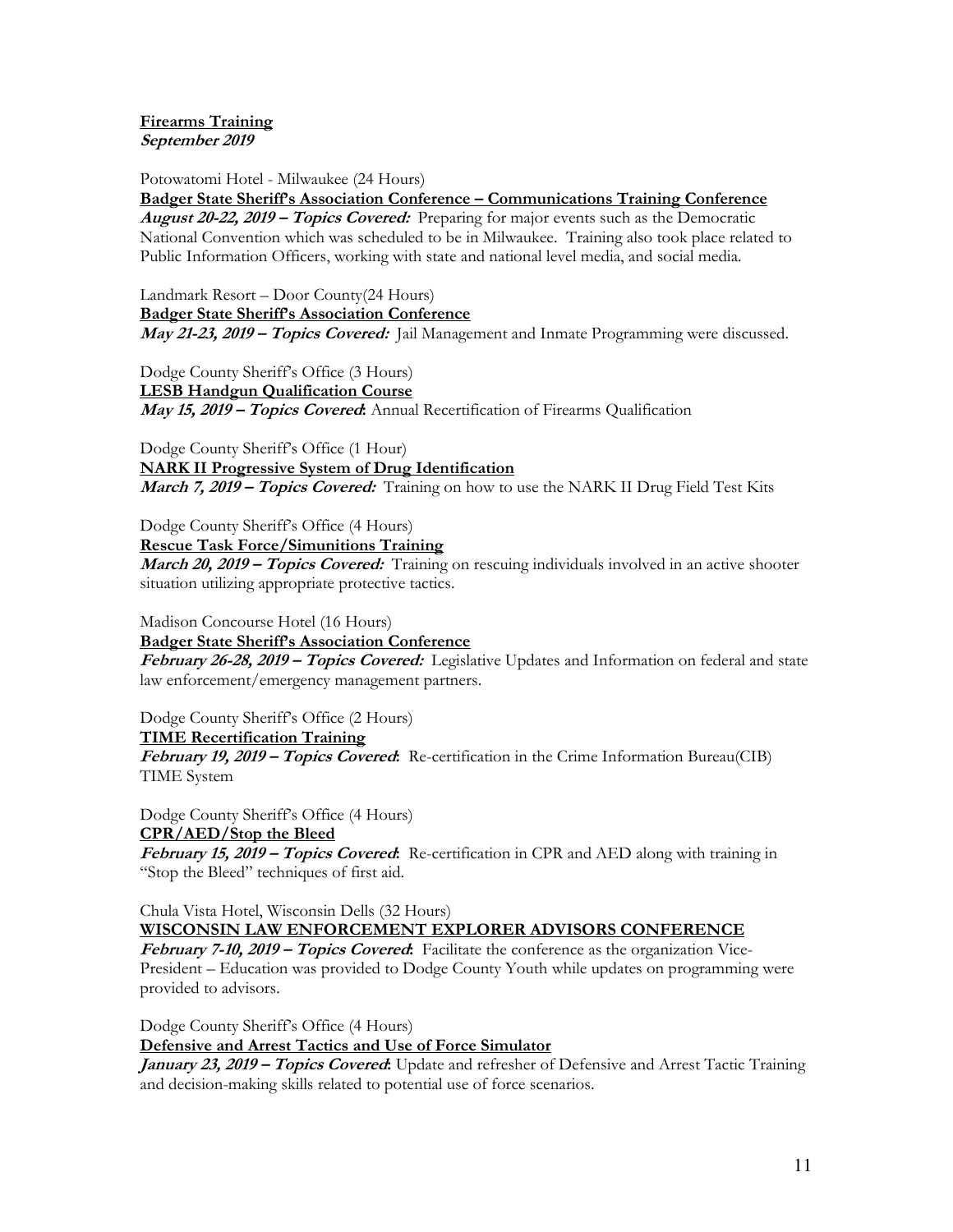Eau Claire (24 Hours) **Badger State Sheriff's Association Conference December 11-13 2018 – Topics Covered:** Major Community Events & Schoool Emergency Preparedness & Response

Dodge County Sheriff's Office (2 Hours)

#### **Use of Force Simunitions**

**November 6, 2017 – Topics Covered: Decision-**making skills trained regarding the appropriate application of the use of force and legal justification for such use.

Dodge County Sheriff's Office (3 Hours) **Firearms Training November 2018** 

Oshkosh, WI (4 Hours)

#### **Trauma Symposium**

**October 30, 2018 – Topics Covered:** Identification of the need for care of law enforcement professionals and how to provide additional care for those who have been subjected to trauma as a first responder or law enforcement officer.

### Heidel House – Green Lake (24 Hours)

#### **Badger State Sheriff's Association Conference**

**August 28-30, 2018 – Topics Covered:** Generational differences in hiring and how hiring practices have changed as a result. Also, there was a discussion on the investigation of human trafficking and how it is impacting our youth.

Dodge County Sheriff's Office (3 Hours) **Firearms Training August 6, 2018** 

Dodge County Sheriff's Office (4 Hours)

**Unmanned Aerial System Training June 5, 2018 – Topics Covered:** Training in the use of the Dodge County Sheriff's Office Drone

Systems

Landmark Resort – Egg Harbor (24 Hours) **Badger State Sheriff's Association Conference** 

**May 22-24, 2018 – Topics Covered:** Local, Regional, and State-wide Communications between various law enforcement agencies and law enforcement agencies who support law enforcement efforts.

Dodge County Sheriff's Office (1 Hour) **Bloodborne Pathogen Training May 12, 2018 – Topics Covered:** OSHA required training

MATC Columbus (4 Hours) **LESB Biennial Vehicle Pursuit Training (EVOC) April 18, 2018 – Topics Covered:** Biennial Recertification of EVOC

Dodge County Sheriff's Office (3 Hours) **LESB Handgun Qualification Course**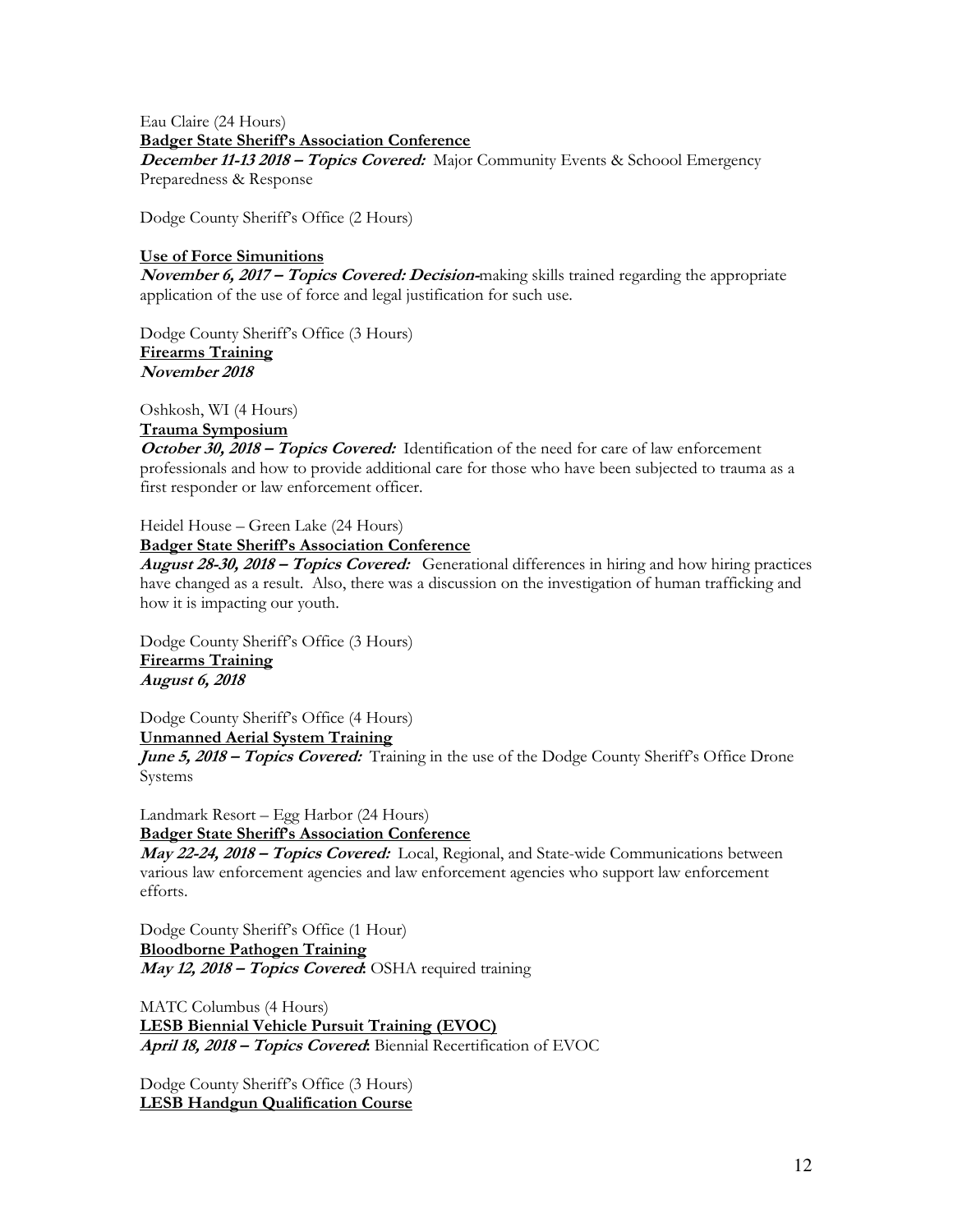**April 18, 2018 – Topics Covered:** Annual Recertification of Firearms Qualification

Dodge County Sheriff's Office (4 Hours) **District Attorney Legal Update February 27, 2018 – Topics Covered:** Update on current case law related to law enforcement matters.

Madison Concourse Hotel (8 Hours) **Badger State Sheriff's Association Conference** 

**February 22, 2018 – Topics Covered:** State & Federal resources Assisting the Office of Sheriff including the FBI, Department of Justice, Emergency Management, US Marshalls Service, and others.

Dodge County Sheriff's Office (4 Hours)

**DAAT Training February 7, 2018 – Topics Covered:** Update and refresher of Defensive and Arrest Tactic Training

Dodge County Sheriff's Office (3 Hours) **Firearms Training November 6, 2017** 

Dodge County Sheriff's Office (16 Hours) **FEMA Incident Command System 400 Series October 19, 2017 – Topics Covered:** Incident Command System Training

Dodge County Sheriff's Office (3 Hours) **Firearms Training August 9, 2017** 

Dodge County Sheriff's Office (3 Hours) **DAAT & Taser Training May 10, 2017 – Topics Covered:** Update and refresher of Defensive and Arrest Tactic Training

Dodge County Sheriff's Office (3 Hours) **LESB Handgun Qualification Course April 26, 2017 – Topics Covered:** Annual Recertification of Firearms Qualification

Dodge County Sheriff's Office (2 Hours) **TIME Recertification Training March 17, 2017 – Topics Covered:** Re-certification in the Crime Information Bureau(CIB) TIME System

Dodge County Sheriff's Office (4 hours) **CPR, Blood Borne Pathogen, & Narcan Training Spring 2017 – Topics Covered:** Update and recertification training in each of these disciplines.

Dodge County Sheriff's Office (4 Hours) **District Attorney Legal Update March 7, 2017 – Topics Covered:** Update on current case law related to law enforcement matters.

Chula Vista Hotel, Wisconsin Dells (32 Hours) **WISCONSIN LAW ENFORCEMENT EXPLORER ADVISORS CONFERENCE**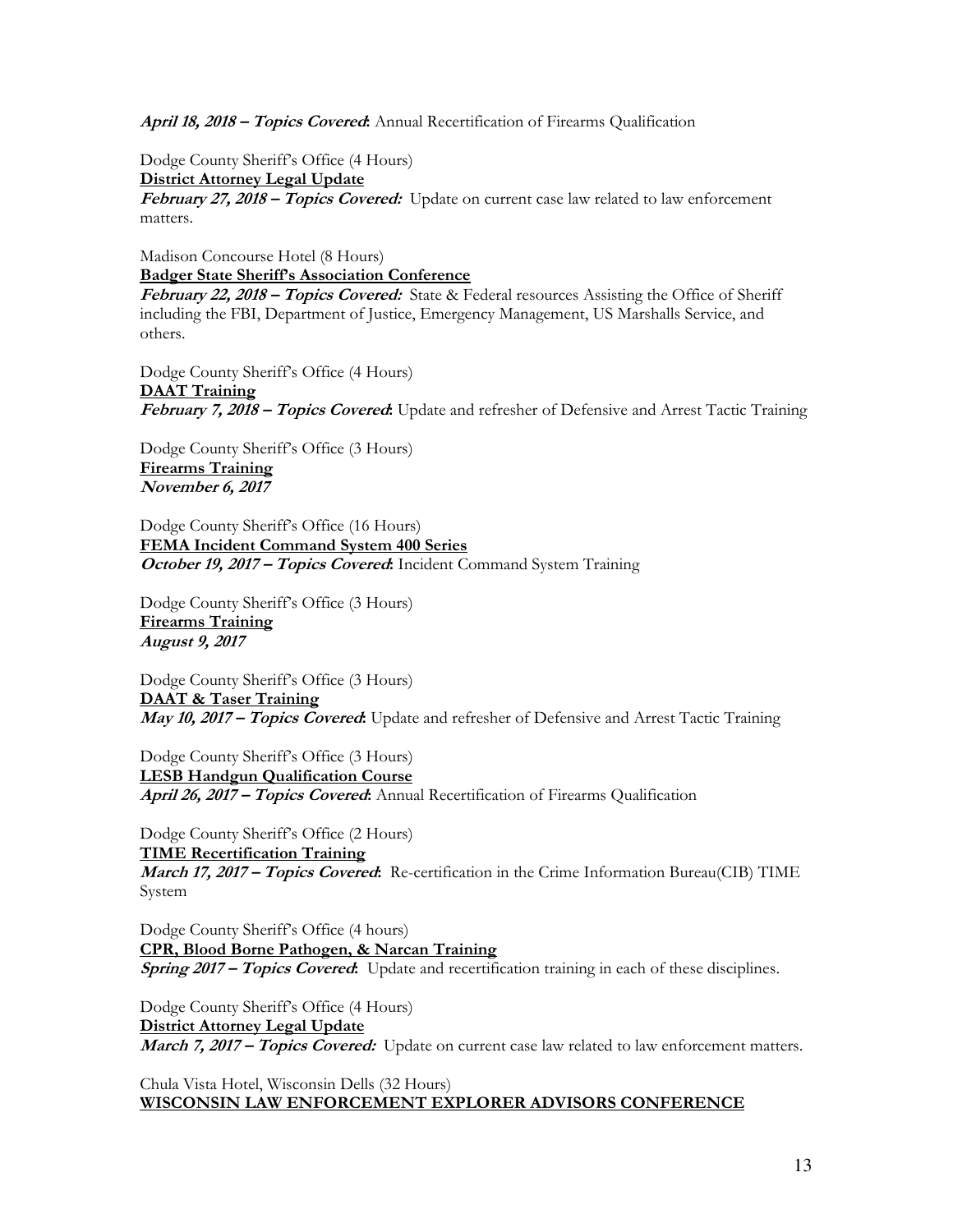**February 9-12, 2017 – Topics Covered:** Facilitate the conference as the organization Vice-President – Education was provided to Dodge County Youth while updates on programming were provided to advisors.

Heidel House Resort, Green Lake, WI (24 hours) **24 Hour Communications Summit** 

**Dec 6-8, 2016 - Topics Covered:** Presentation by several presenters on the topics of Interoperability at the state level, and other communication dilemmas that present themselves in public safety.

Dodge County Sheriff's Office (3 Hours) **Firearms Training November 7, 2016** 

Washington County Sheriff's Office (120 Hours) **Leadership in Police Organizations** 

**September/October/November 2016 - Topics Covered**: Management level Training on various Leadership Principles and Techniques. Extensive case studies and application of those leadership styles.

Dodge County Sheriff's Office (3 Hours) **Firearms Training August 3, 2016** 

Dodge County Sheriff's Office (4 Hours)

# **Use of Force Simunitions**

**July 1, 2016 – Topics Covered:** Decision-making skills trained regarding the appropriate application of the use of force and legal justification for such use.

Minneapolis Convention Center, Minneapolis, MN (32 Hours,6 Hours Management Education and Training)

#### **2016 National Sheriff's Association Annual Conference**

June 25-28, 2016 - Topics Covered: Management level Sheriff's Training on various aspects of the Office of Sheriff including Food Service, the Heroin Epidemic, TED Talks, Leadership, and others.

Rock Garden Convention Center, Green Bay, WI (16 hours)

#### **2016 BSSA Leadership & Coalition Building**

**May 24, 25 2016 - Topics Covered**: Presentations on maintaining community trust and breakout sessions on various topics such as Vivitrol use for heroin addictions, body camera implementation, and state-wide communications initiatives.

Dodge County Sheriff's Office (6 Hours)

**Unmanned Aerial System Training** 

**May 23, 2016 – Topics Covered:** Training in the use of the Dodge County Sheriff's Office Drone Systems

Dodge County Sheriff's Office (3 Hours) **LESB Handgun Qualification Course April 27, 2016 – Topics Covered:** Annual Recertification of Firearms Qualification

Waukesha County Technical College (4 Hours) **LESB Biennial Vehicle Pursuit Training (EVOC)**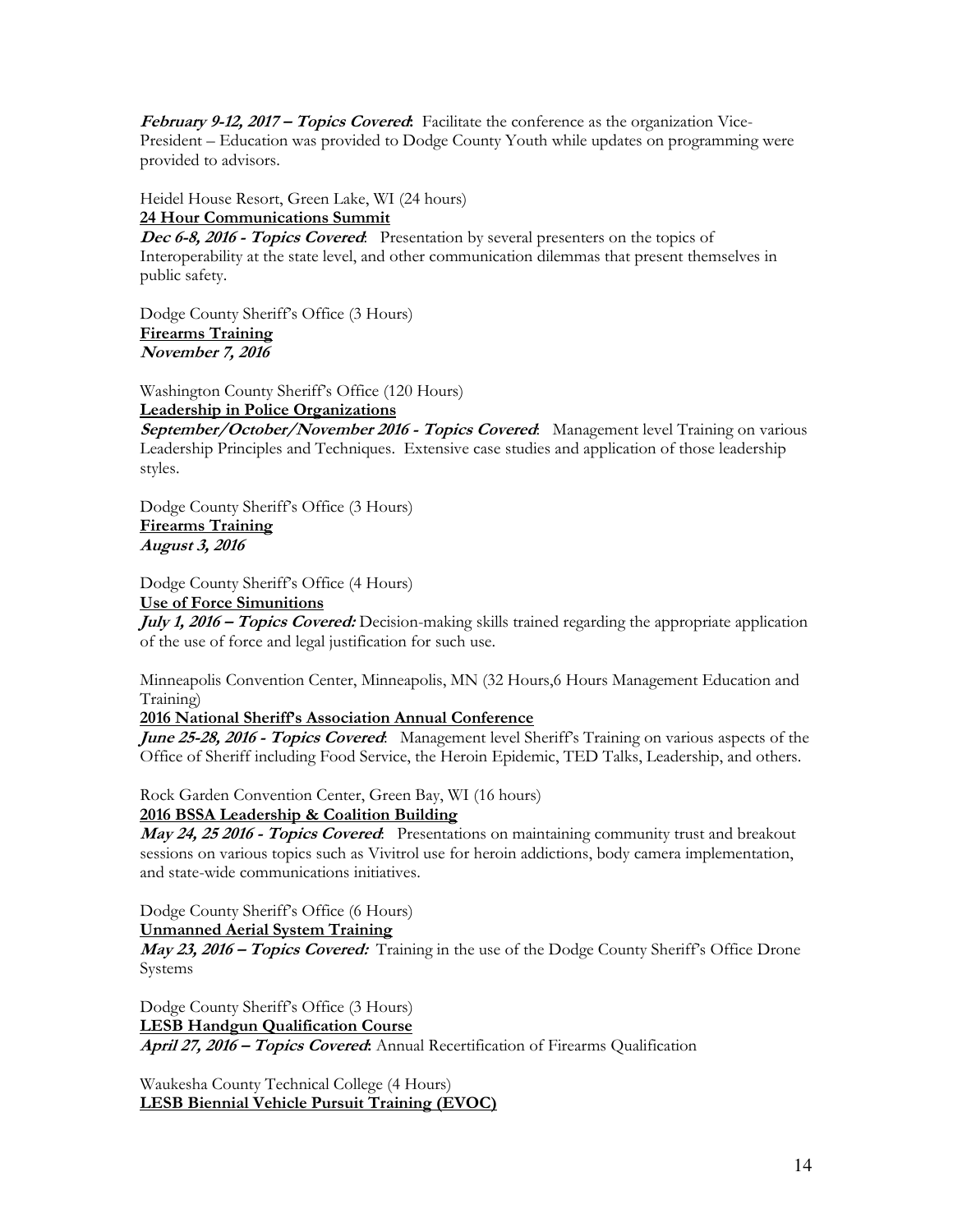#### **April 12, 2016 – Topics Covered:** Biennial Recertification of EVOC

Schauer Art Center, Hartford, WI (4 hours)

**Supervisory Legal Update** 

**March 11, 2016 - Topics Covered**: Presentation by Attorney Kyle Gulya on supervisory issues, including a presentation on labor unions, contracts, and disciplinary action.

#### Schauer Art Center, Hartford, WI (4 hours)

#### **Verbal Defense and Influence: Looking Good on Camera**

**March 9, 2016 - Topics Covered**: Training on how to properly present yourself while in public which will make you appear in a better light if the incident is recorded, gain voluntary compliance in difficult situations, and how different ways of talking to people elicit different responses.

Schauer Art Center, Hartford, WI (4 hours)

#### **Management of the Media in Mass Casualty Events**

March 8, 2016 - Topics Covered: Presentation of the investigation at the Sandy Hook School Shooting giving tips on what worked well, some issues that came up, and the difficulties in responding to and investigating this type of mass shooting event. Insight was given on how to handle the media and what information should be disseminated and how.

#### Schauer Art Center, Hartford, WI (4 hours)

#### **Investigation into the Aurora Theater Shooting**

**March 8, 2016 - Topics Covered**: Presentation of the investigation at the Aurora Theatre Shooting giving tips on what worked well, some issues that came up, and the difficulties in responding to and investigating this type of mass shooting event.

#### Schauer Art Center, Hartford, WI (4 hours)

#### **Child Pornography Investigations**

**March 7, 2016 - Topics Covered:** Presentation on the availability of state resources for conducting child pornography investigations. Information was also provided on some techniques to conduct these types of investigations.

Madison Concourse Hotel (24 Hours)

**Badger State Sheriff's Association Conference** 

**February 24-25, 2016 – Topics Covered:** Local, State & Federal Resources Assisting the Office of Sheriff and also legislative issues affecting the office of sheriff and our citizens.

Chula Vista Hotel, Wisconsin Dells (32 Hours)

#### **WISCONSIN LAW ENFORCEMENT EXPLORER ADVISORS CONFERENCE**

**January 28-31, 2016 – Topics Covered:** Facilitate the conference as the organization Board Member – Education was provided to Dodge County Youth while updates on programming were provided to advisors.

Rock Garden Comfort Suites – Green Bay (24 Hours)

#### **Badger State Sheriff's Association Conference**

**December 9-10, 2015 – Topics Covered:** Federal Training Resources from the National Sheriff's Association.

Dodge County Sheriff's Office (4 Hours) **DAAT Training December 2, 2015 – Topics Covered:** Update and refresher of Defensive and Arrest Tactic Training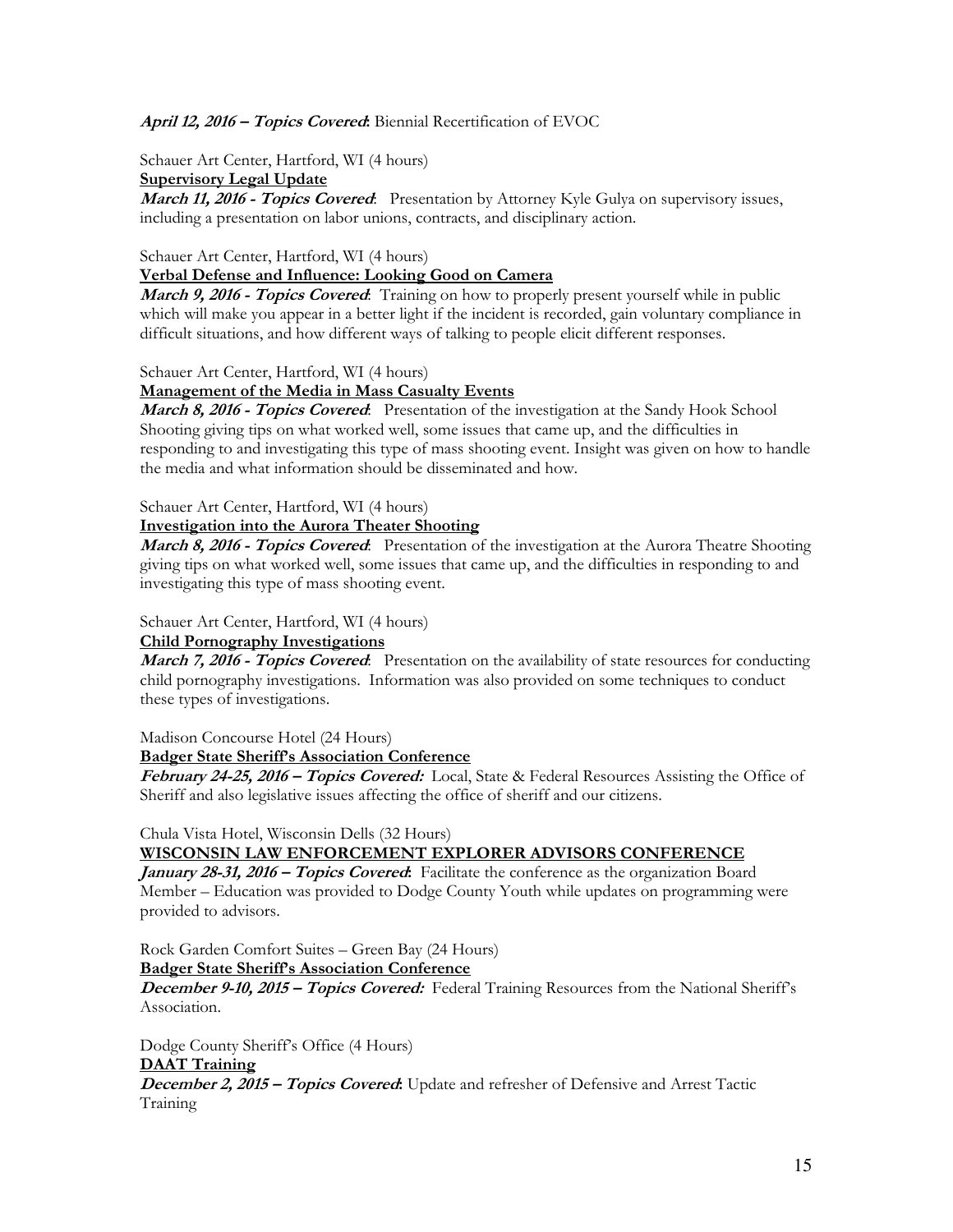Dodge County Sheriff's Office (3 Hours) **Firearms Training November 4, 2015** 

Dodge County Sheriff's Office (16 Hours) **FEMA Incident Command System 300 Series October 19, 2017 – Topics Covered:** Incident Command System Training

Dodge County Sheriff's Office (4 Hours) **Use of Force Simunitions October 21, 2015 – Topics Covered: Decision-**making skills trained regarding the appropriate application of the use of force and legal justification for such use.

Dodge County Sheriff's Office (1 Hour) **Bloodborne Pathogen Training August 4, 2015 – Topics Covered:** OSHA required training

Dodge County Sheriff's Office (4 Hours)

**Use of Force Simunitions June 8, 2015 – Topics Covered: Decision-**making skills trained regarding the appropriate application of the use of force and legal justification for such use.

Heidel House Resort, Green Lake, WI (24 hours)

**24 Hour Leadership Summit May 19-21, 2015 - Topics Covered**: Presentation by several presenters on the topic of Leadership, Agency Identity, Organizational Change, and Efficiency of Operations.

Dodge County Sheriff's Office (3 Hours) **LESB Handgun Qualification Course May 1, 2015 – Topics Covered:** Annual Recertification of Firearms Qualification

Dodge County Sheriff's Office (6 Hours) **Law Enforcement Threat Liaison Officer Training April 9, 2016 – Topics Covered:** Training on what to watch for and how to report local and national security threats to federal partners.

Hartford Police Department, Hartford, WI (4 hours)

**Supervisory Legal Update** 

March 13, 2015 - Topics Covered: Presentation by Attorney Kyle Gulya on supervisory issues, including a presentation on labor unions, contracts, and disciplinary action.

Dodge County Sheriff's Office (4 hours) **CPR, Blood Borne Pathogen, & Narcan Training March 11, 2015 – Topics Covered:** Update and recertification training in each of these disciplines.

Hartford Police Department (4 hours) **Human Trafficking** 

**March 10, 2015 - Topics Covered**: Insight into the area of Human Trafficking and how it affects our area. This training gave an overview of what Trafficking is and what it is in our area. There was also valuable training on how to investigate these types of incidents.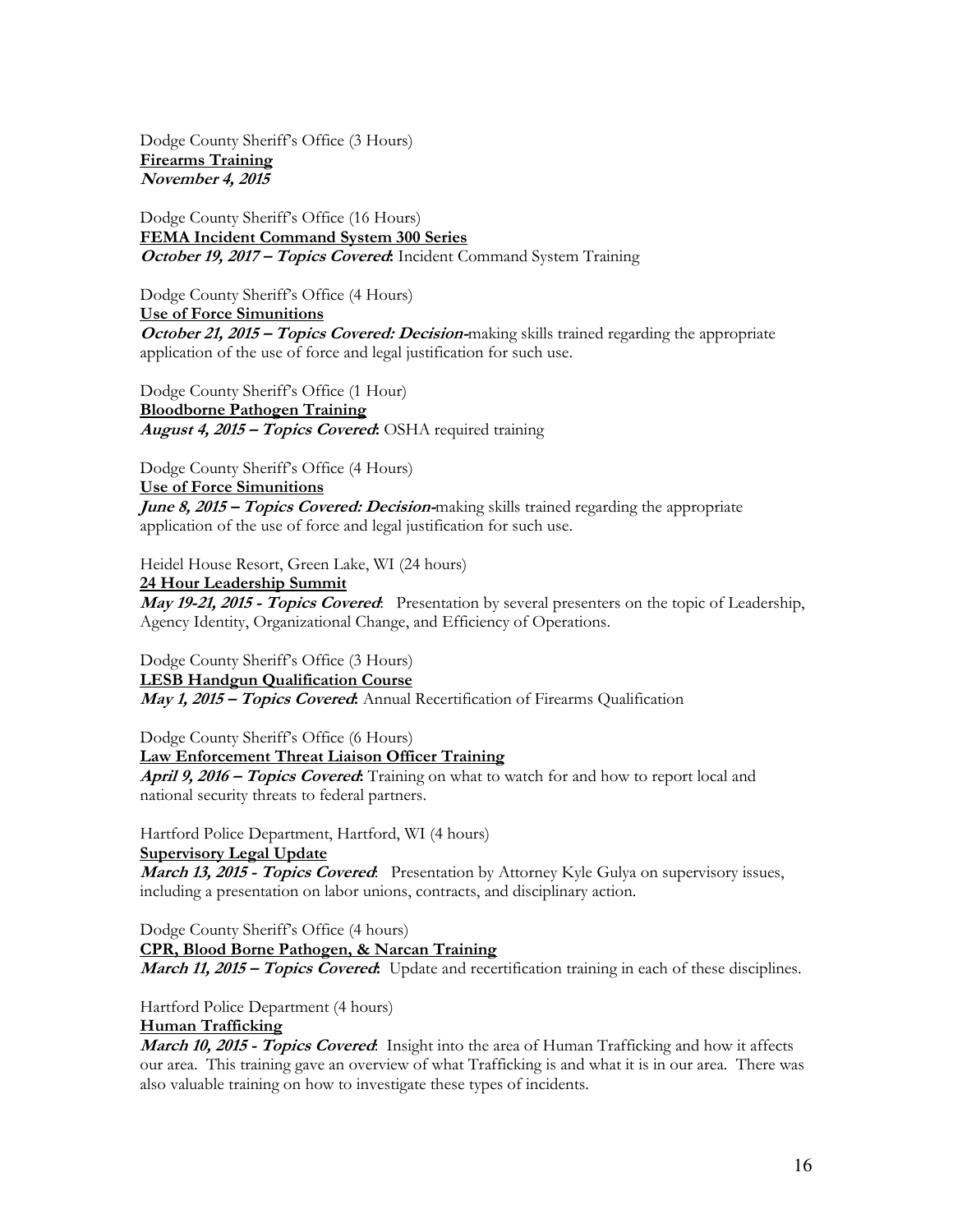Holiday Inn Madison (40 hours)

**Wisconsin Department of Justice New Chiefs and Sheriffs Training** 

**February 23-27, 2015 - Topics Covered**: Insight into becoming a new Executive Officer including training on a budget, personnel, evidence, and other executive functions.

Dodge County Sheriff's Office (2 Hours)

#### **Implements of Husbandry Training**

**February 19, 2015 – Topics Covered:** Training provide on implements of husbandry and their legal obligations and rights on roadways.

Dodge County Sheriff's Office (2 Hours)

**Emergency Detention Training** 

**February 20, 2015 – Topics Covered:** Training provided by attorneys related to the application of the emergency detention law in Wisconsin.

Dodge County Sheriff's Office (4 Hours) **DAAT Training February 4, 2015 – Topics Covered:** Update and refresher of Defensive and Arrest Tactic Training

Chula Vista Hotel, Wisconsin Dells (32 Hours)

# **WISCONSIN LAW ENFORCEMENT EXPLORER ADVISORS CONFERENCE**

**January 29-Feb 1, 2015 – Topics Covered:** Facilitate the conference as an organization board member– Education was provided to Dodge County Youth while updates on programming were provided to advisors.

Mauston Holiday Inn (8 hours)

# **New Sheriff's Orientation /New Sheriff's Mentoring Program**

**January 21, 2015 - Topics Covered**: Insight on the Office of Sheriff and the Constitutional Powers of the Office. Introduction to the Sheriff's Mentoring Program and the benefits of the program in becoming successful.

Dodge County Sheriff's Office (2 Hours) **Narcan Nasal Spray Training December 9, 2014** 

Dodge County Sheriff's Office (3 Hours) **Firearms Training December 9, 2014** 

Dodge County Sheriff's Office (4 Hours) **DAAT Training October 20, 2014 – Topics Covered:** Update and refresher of Defensive and Arrest Tactic Training

Dodge County Sheriff's Office (4 Hours) **Alzheimer's/Dementia Awareness Training December 9, 2014** 

Dodge County Sheriff's Office (4 hours) **The Colors of Leadership** 

**September 30, 2014 - Topics Covered**: Training on how to better relate to people based on their different strengths and weaknesses. This training teaches us that there are 4 different "Colors" or types of people and how they can work together.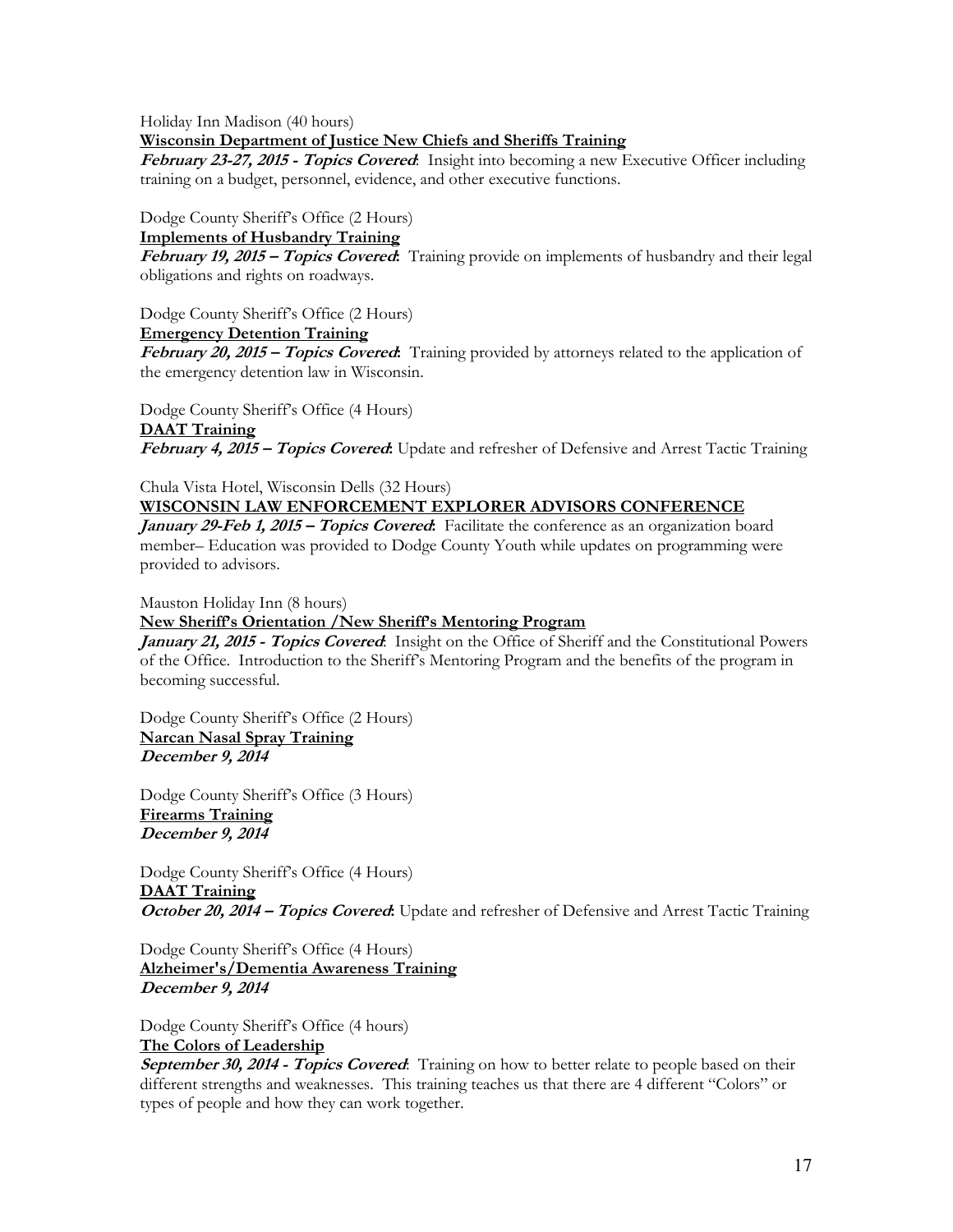Dodge County Sheriff's Office (1Hours) **Silver Alert Training August 26, 2014** 

Waukesha County Techincal College (4 Hours) **LESB Biennial Vehicle Pursuit Training (EVOC) May 16, 2014 – Topics Covered:** Biennial Recertification of EVOC

Hartford Police Department (8 hours)

**Israel Keyes Mass Murder Investigation** 

**March 10, 2014 - Topics Covered**: Insight into the Israel Keyes Mass Murder Investigation to include tactics, photographs, and investigation notes. The training gave valuable insight into many of the pros and cons of this investigation.

Hartford Police Department (8 hours)

**Ariel Castro Kidnapping Investigation** 

**March 11, 2014 - Topics Covered**: Insight into the Ariel Castro Kidnapping to include tactics, photographs, and investigation notes. The training gave valuable insight into many of the pros and cons of this investigation.

Dodge County Administration building (2 hours)

**Taking the High Road: How to Succeed Ethically When Others Bend the Rules December 11, 2013 - Topics Covered**: Behavioral Ethics in the Corporate and Management World. How to lead in a positive manner instead of through negative means.

Waukesha County Technical College (4 Hours) **LESB Biennial Vehicle Pursuit Training (EVOC) July 1, 2013 – Topics Covered:** Biennial Recertification of EVOC

Fox Valley Technical College, Appleton, WI (80 hours)

**First Level Leadership** 

**April/May 2013 - Topics Covered**: This course which was taught by numerous instructors gave insight into the attributes of a good leader, ways to lead utilizing different tools and approaches, and insight into internal investigations. It also covered maintaining a positive work attitude, handling active shooter situations, media relations, and dealing with the problem employee.

Beaver Dam Educational Service Center, Beaver Dam, WI (16 hours)

#### **Public Information Officer (PIO)**

**April 2013 - Topics Covered**: How to compose a press release in a manner that effectively gives information to the media. This course also taught how to give a press conference to the media and how a Joint Information Center (JIC) is utilized.

Hartford Police Department, Hartford, WI (4 hours)

# **Supervisory Legal Update**

**March 2013 - Topics Covered:** Presentation by Attorney Kyle Gulia on supervisory issues, including an update on the budget repair bill, the Americans with Disabilities Act, and the Fair Labor Standards Act.

Hartford Police Department, Hartford, WI (8 hours) **Mass Shooting Incident Symposium**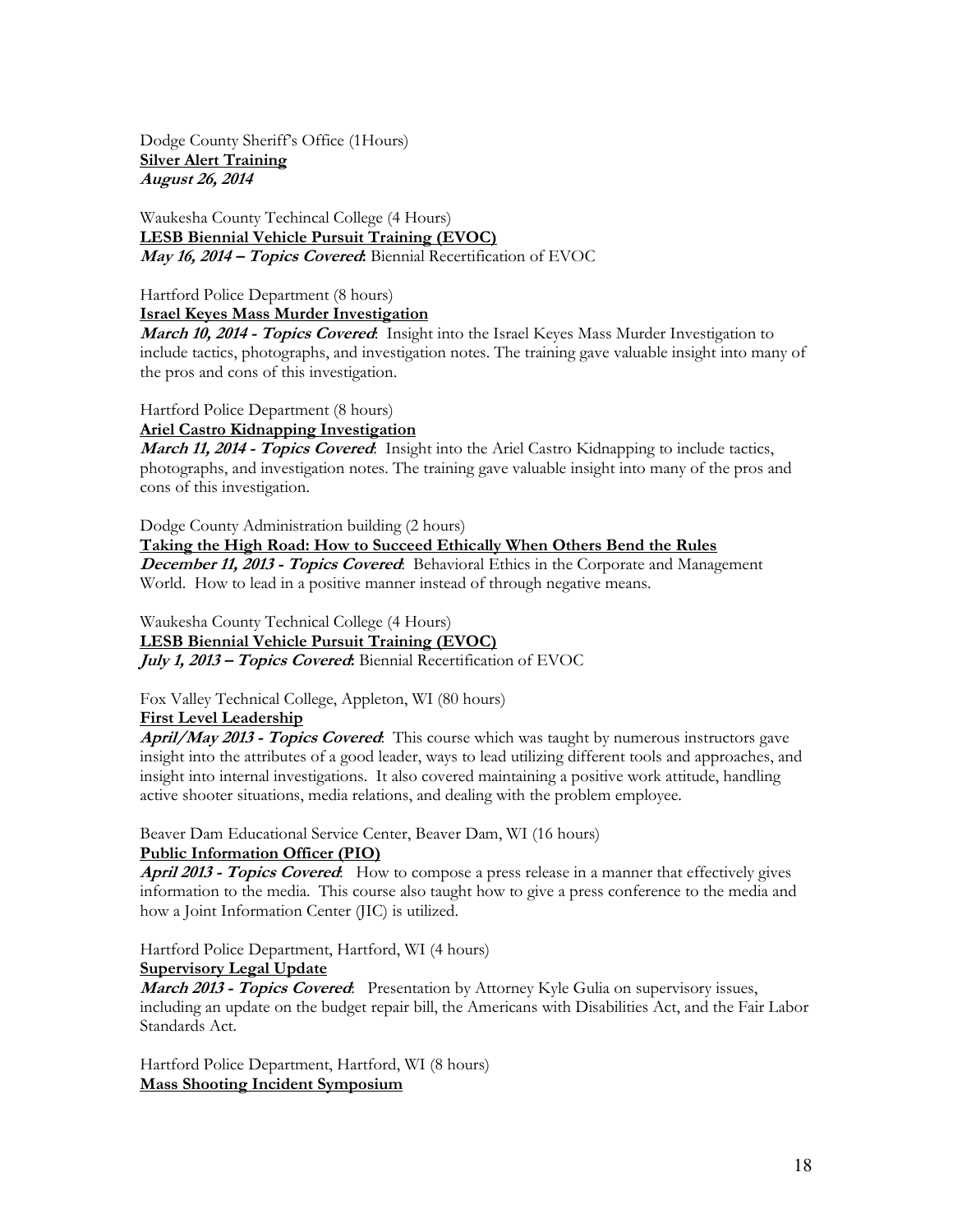**March 2013 - Topics Covered:** Presentations by representatives from Virginia Technical College, Texas University, the Norway Police District, and the Oak Creek Police Department about the respective mass shootings that took place in their jurisdictions.

Chula Vista Hotel, Wisconsin Dells (32 Hours)

#### **WISCONSIN LAW ENFORCEMENT EXPLORER ADVISORS CONFERENCE**

**February 8-10 2013 – Topics Covered:** Facilitate the conference as an organization Board Member – Education was provided to Dodge County Youth while updates on programming were provided to advisors.

Fox Valley Technical College (Radisson Hotel), Appleton, WI (16 hours)

# **Ethical & Character Driver Leadership**

**October 2012 - Topics Covered:** Introduced to a leadership style that ensures public trust and creates a great place to work. The course covered how to utilize the department's mission statement and guiding principles to do the right things, for the right reasons, the right way.

Hartford Police Department, Hartford, WI (4 hours)

#### **Supervisory Legal Update**

**March 2012 - Topics Covered**: Presentation by Attorney Kyle Gulya on supervisory issues, including an update on the budget repair bill and the Fair Labor Standards Act.

Waukesha County Technical College (4 Hours)

**LESB Biennial Vehicle Pursuit Training (EVOC)** 

**July 1, 2011 – Topics Covered:** Biennial Recertification of EVOC

Dane County Training Center, Waunakee, WI (8 hours) **Principles of Police Supervision** 

**June 2011 - Topics Covered:** Introduced to the positives and negatives of supervisors and how to avoid the negatives. Given insight into difficult scenarios and how to deal with them legally and properly.

Goodrich Little Theatre, Fond du Lac, WI (8 hours)

# **Breach Point: Personal & Professional Breakthroughs for Police**

**April 28, 2011 - Topics Covered**: Insight into the personal and professional stresses that cause law enforcement officers to become overwhelmed and hopeless. It also provided insight into how to avoid and/or correct those issues to thrive in a law enforcement career.

Fox Valley Technical College, Appleton, WI (32 hours)

#### **Instructor Development Course**

**March 22-25, 2011 - Topics Covered**: Trained in the instruction of WI Law Enforcement Training and Standards certified courses. Given instruction in teaching, PowerPoint presentations, and actual practical exercises presenting to the class.

Janesville Police Department, Janesville, WI (8 hours)

#### **Street Cop Spanish**

**December 2, 2010 - Topics Covered:** Trained on how to effectively communicate with Spanishspeaking subjects that I come in contact with using only minimal Spanish. (Certificate Available)

Winnebago County Sheriff's Department, Oshkosh, Wisconsin (16 hours)

# **Neighborhood Watch Training**

Trained on how to establish and run an effective Neighborhood Watch program.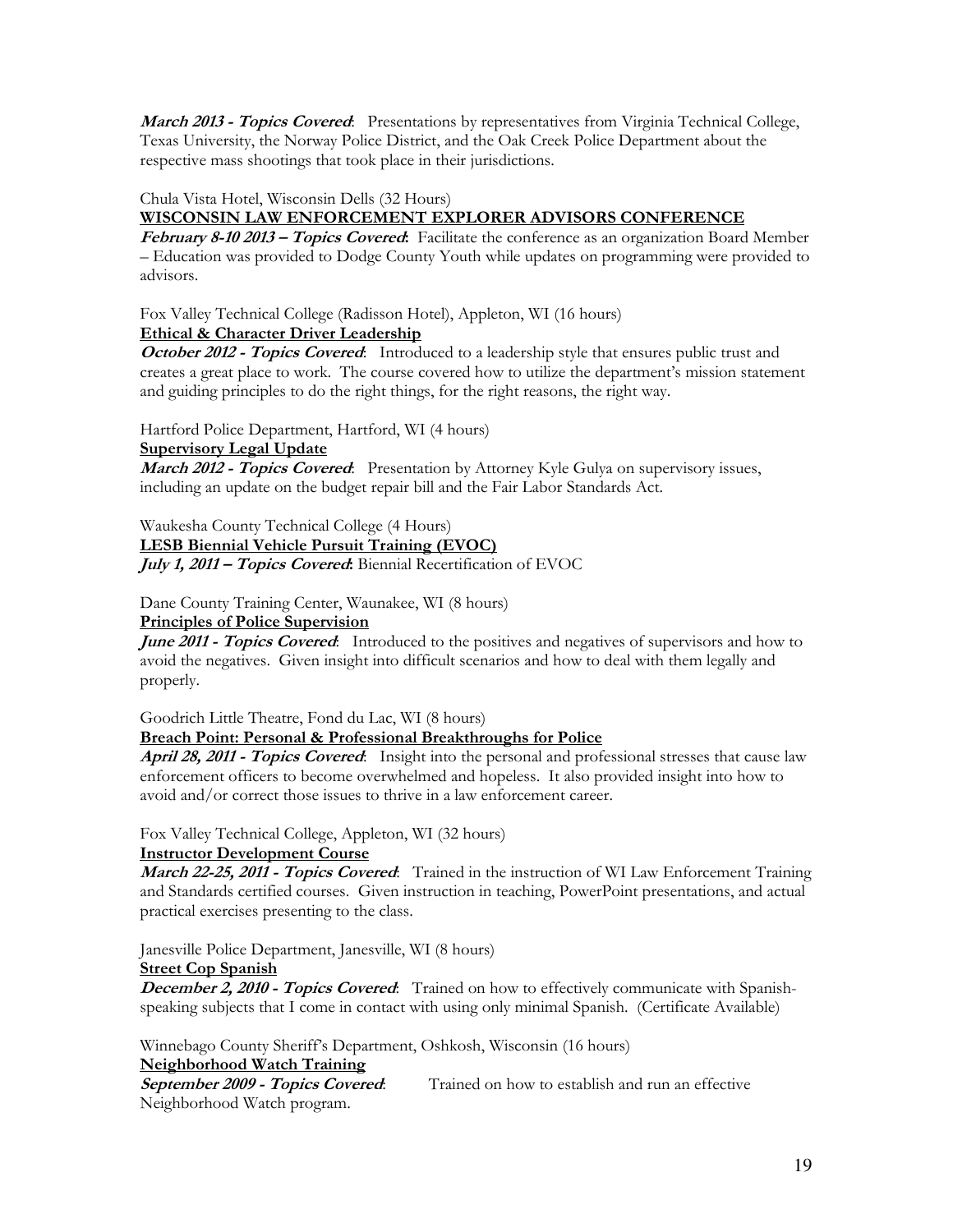Fox Valley Technical College, Appleton, Wisconsin (24 hours)

**Reid Street Crimes Seminar** Interview and Interrogation Preparation, Proper techniques for conducting undercover work, establishing confidential informants, and conducting surveillance. There were also numerous other patrol tactics explained during this training.

North East Wisconsin Technical College, Green Bay, WI (8 hours)

#### **Preparing to testify**

**April 2008 – Topics Covered:** Trained on basic courtroom procedures and testimony. Also given training on the proper preparation of reports and preparing for court.

Fox Valley Technical College, Appleton, Wisconsin (24 hours)

# **Reid Technique of Interviewing and Interrogation**<br>*February 2007 – Topics Covered:* **Interview and**

Interview and interrogation preparation, proper room environment, the factor's affecting a subject's behavior, evaluating attitudes, verbal and non-verbal behavior. Behavioral analysis interview, asking behavior-provoking questions, posture, and gestures, nine steps of interrogation.

Dodge County Sheriff's Department – Juneau, WI (1 hour)

#### **Excited Delirium**

**January 2007 - Topics covered:** Trained on subjects who are victims of excited delirium and how to deal with them in their excited state.

New Glarus High School, New Glarus, WI (2 hours)

#### **Severe Weather/Tornado Spotters**

**March 2004 & April 2005 – Topics Covered:** Training in locating, identifying, and reporting severe weather including hail, severe thunderstorms, and tornados.

Green County Sheriff's Department - Monroe, Wisconsin (4 hours)

# **X26 Taser Certification**

**March 2004 – Topics Covered:** Trained on the proper operation, targeting, application, and followthrough procedures for the use of the X26 Taser.

Green County Sheriff's Office, Monroe, Wisconsin (24 hours)

#### **AR-15 Rifle Certification**

**September 2003 – Topics Covered:** Training and certification on the basic operation of the AR-15 rifle. I received the basic knowledge of how to take apart, clean, and fire the AR-15 Rifle. I also qualified and showed proficiency with the firearm.

Blackhawk Technical College - Monroe, Wisconsin (24 hours)

#### **Radar Operation**

**May 2003 – Topics Covered:** Training on the basic setup, operation, and ability to read the radar unit. Training included classroom and actual practical application of the radar unit.

Fox Valley Technical College, Appleton, Wisconsin (24 hours)

**Reid Street Crimes Seminar<br>December 2008- Topics Covered:** Interview and Interrogation Preparation, Proper techniques for conducting undercover work, establishing confidential informants, and conducting surveillance. There were also numerous other patrol tactics explained during this training.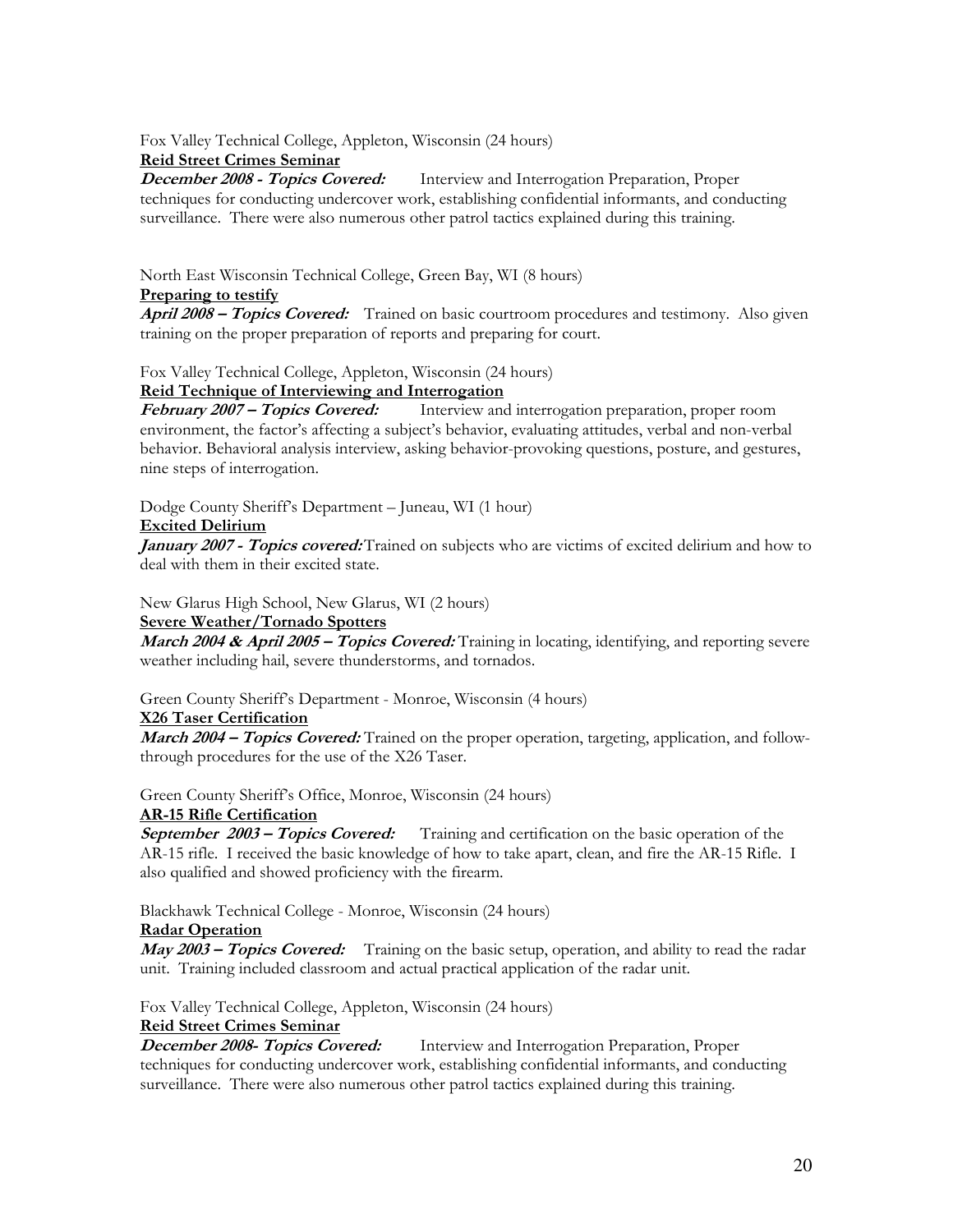# **KEY PROFESSIONAL PRESENTATIONS AND INSTRUCTION**

#### **Standardized Field Sobriety Test Instruction –**

- May 29-June1, 2012 Wisconsin State Patrol Academy, Tomah, WI o Wisconsin State Department of Natural Resources
- February 15-16, 2012 Wisconsin State Patrol Academy, Tomah, WI o Wisconsin State Forest Rangers
- March 6, 2013 UW Stevens Point, Stevens Point, WI
- o Wisconsin Department of Natural Resources (Seated Battery) - March 3-6, 2014 – Wisconsin State Patrol Academy, Tomah, WI
	-
	- o Wisconsin State Department of Natural Resources
- March 24 & 26, 2015 Dodge County Sheriff's Office, Juneau, WI o Dodge County Sheriff's Office
- May 11-14, 2015 Wisconsin State Patrol Academy, Tomah, WI o Wisconsin Department of Natural Resources
- May 2-3, 2016 Wisconsin State Patrol Academy, Tomah, WI o Wisconsin Department of Natural Resources
- May 1-4, 2017 Wisconsin State Patrol Academy, Tomah, WI
	- o Wisconsin Department of Natural Resources
- Fox Valley Technical College, Appleton, WI
	- o September 14 & 15, 2017 Summer Recruit Academy Adjunct Instructor
	- o November 16 & 17, 2017 Fall Recruit Academy Adjunct Instructor
	- o April 13 & 20, 2017, Spring Recruit Academy Adjunct Instructor
	- o September 14 & 15, 2017 –Summer Recruit Academy Adjunct Instructor
	- o November 15 & 16, 2017 Fall Recruit Academy Adjunct Instructor
	- o April 13 & 14, 2018, Spring Recruit Academy Adjunct Instructor
	- o September 13 & 14, 2018 Summer Recruit Academy Adjunct Instructor
	- o November 15 & 16, 2018 Fall Recruit Academy Adjunct Instructor
	- o April 12 & 18, 2019 Spring Recruit Academy Adjunct Instructor
	- o September 12 & 13, 2019 Summer Recruit Academy Adjunct Instructor
	- o November 14 &15, 2019 Fall Recruit Academy Adjunct Instructor
	- o May 5 & 6, 2020 Spring Recruit Academy Adjunct Instructor
	- o November 19-21, 2020 Fall Recruit Academy Adjunct Instructor
	- o April 16-17, 2021 Spring Recruit Academy Adjunct Instructor
	- o September 9-10, 2021 Summer Recruit Academy Adjunct Instructor
	- o November 18 & December 2, 2021 Fall Recruit Academy Adjunct Instructor
	- o April 7-8, 2022 Spring Recruit Academy Adjunct Instructor

#### **Standardized Field Sobriety Test Instructor Course (MIT) –**

- May 3-4, 2021 Fox Valley Technical College
	- o Supervised by MIT James Schuesler
	- o FVTC Class Enrollment of Certified Law Enforcement Officers

#### **ARIDE (Advanced Roadside Impaired Driving Enforcement) Instruction –**

- January 7-8, 2012 Dodge County Sheriff's Office, Juneau, WI
	- o Dodge County Sheriff's Deputies/Markesan Police Officer
- July 17-18 2017 Dodge County Sheriff's Office, Juneau, WI
	- o Deputies and Officers from Multiple Agencies

# **Dodge County Law Enforcement Explorer Post -** Lead Advisor and Instructor

February 2008-Present - Organized and currently run the Explorer Post aimed at youth in the community who are interested in a career in law enforcement. I have attended